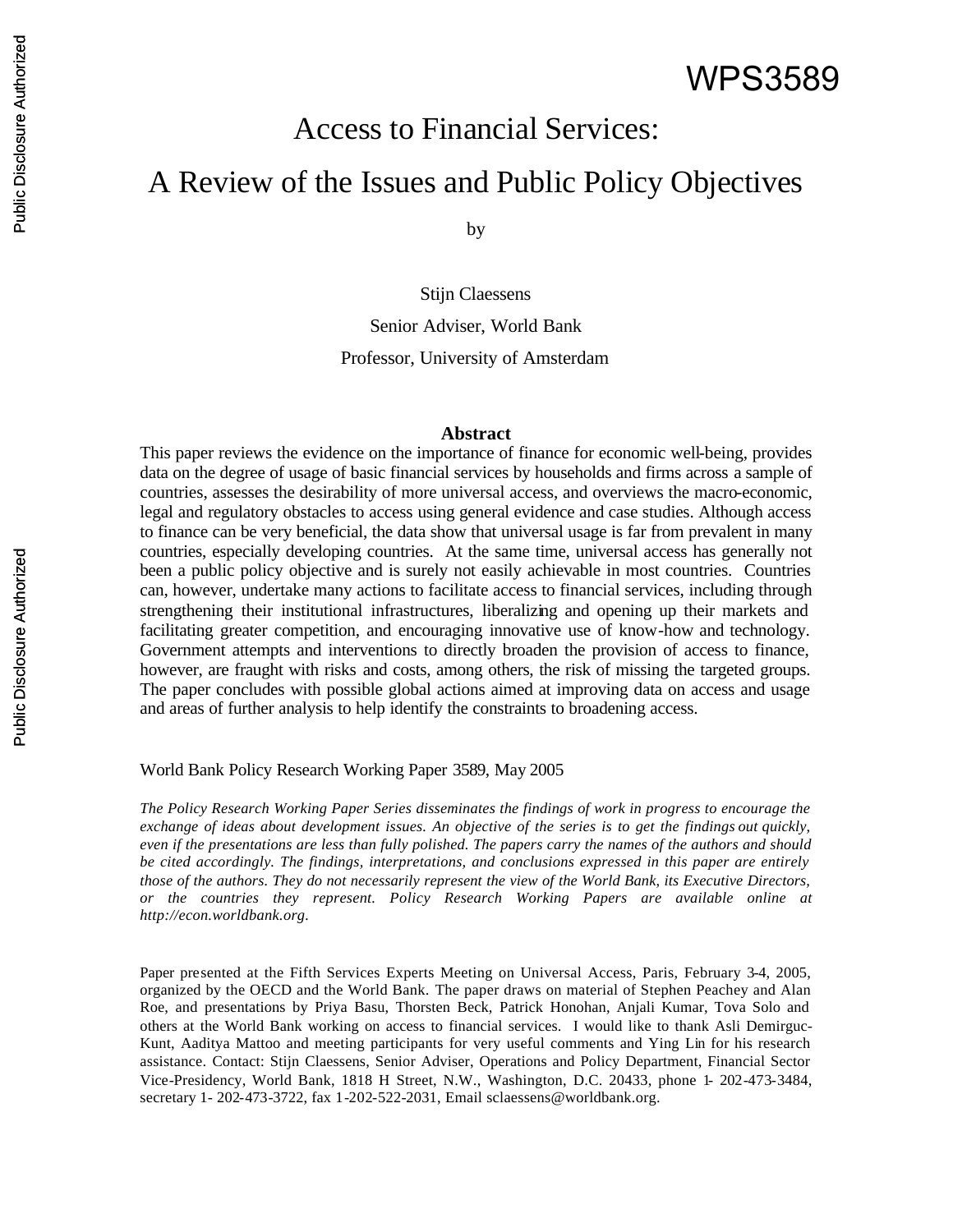#### **Introduction**

Finance has been shown to matter for countries' economic development. There is much evidence today for a strong and causal relationship between the depth of the financial system (as measured, for example, by the supply of private credit, stock market capitalization or other financial measures relative to GDP) on one hand and investment, growth, poverty, total factor productivity, etc. on the other hand. Indeed, by many empirical cross-country tests, initial financial development is one of the few robust determinants of the subsequent growth of countries. Finance matters for the well being of people beyond overall economic growth: finance can help individuals smooth income, insure against risks, and broaden investment opportunities. Finance can be particularly important for the poor and indeed recent evidence has shown that a more developed financial system can help reduce poverty and income inequality.

Much of this evidence has however, focused attention on the importance of overall financial development. Yet, and especially in many developing countries, the financial system at large does not cater to the needs of all customers. Banking systems and capital markets are often skewed towards those already better off, catering mainly to large enterprises and wealthier individuals. Often, many segments of the enterprise and household sector suffer from lack of access to finance, hindering their growth and welfare. This raises the question whether more general availability of financial services should be a public sector goal and, if so, what the best means of achieving this are.

This paper reviews the evidence on the importance of financial development for economic well-being, provides data on the degree of usage of and access to financial services across a sample of countries, provides an assessment of desirability of more universal access to financial services, overviews the macro-economic, legal and regulatory obstacles to access to financial services, and reviews the risks and costs associated with attempts to broader the provision of access to finance. The paper is structured around the following topics: Why the attention on access recently? What does access to finance mean? What evidence is there on access and who has or does not have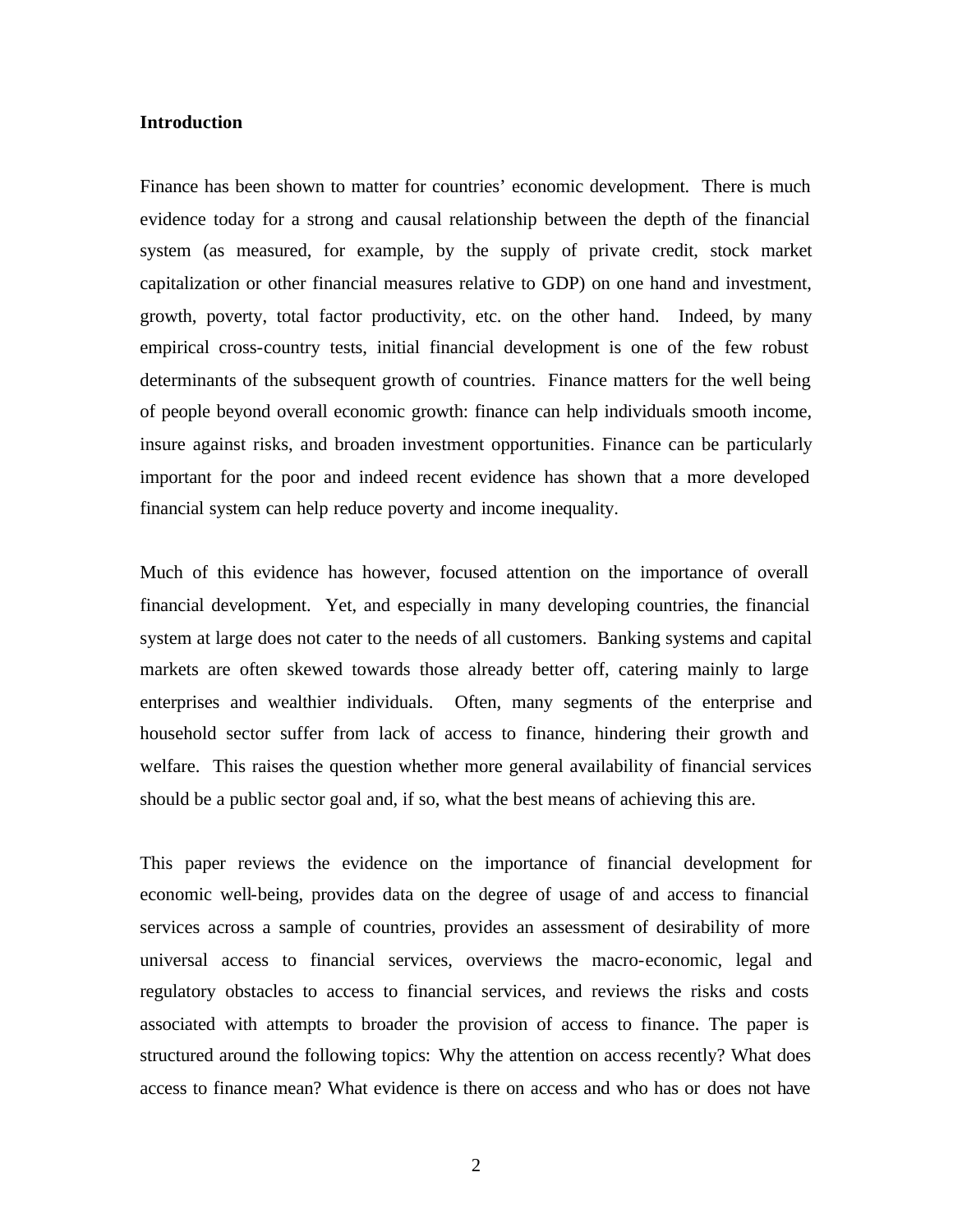access? What do we know on what constraints access and what can be done by governments to improve access? And what are possible international actions?

#### **Access to finance: relevance**

Access to financial services has received more attention lately and has become a more important part of the overall development agenda. This is likely for a number of reasons. For one, evidence that "finance"—as in financial development—matters for growth has been accumulating over the last decade. Second, based on changes in economies and economic production, finance may have moved up in the ranking of barriers to growth. Third, there is an increasing perception that access to finance has been skewed for households and enterprises. We review briefly the evidence on these three aspects.

There is much more evidence today that finance causes growth. The empirical evidence is very robust and available at the level of country, sector and individual firm and households and using various statistical techniques. Financial deepening has been shown to "cause" growth (Rajan and Zingales, 1998; Demirguc-Kunt and Maksimovic, 1998; Beck, Levine and Loayza, 2000; for an extensive review of this evidence, see Levine 2005.) The channels why finance matters are multiple. Finance helps growth through raising and pooling funds, thereby allowing more and more risky investments to be undertaken, by allocating resources to their most productive use, by monitoring the usage of funds, and by providing instruments for risk mitigation. Interesting, it is less the form in which these services come—whether from banks or capital markets—but more the fact that they are being provided in an efficient manner, i.e., being supported by a proper institutional and competitive environment, which matters for growth (Demirguc-Kunt and Levine, 2000; see also World Bank 2001). As such, it is difficult to assert that particular types of financial systems are more or less conducive to growth, and possibly neither which type of system is more or less conducive to facilitate access to financial services.

Finance also helps with improving income distribution and poverty reduction through several channels. Foremost, finance helps through economic growth, thus raising overall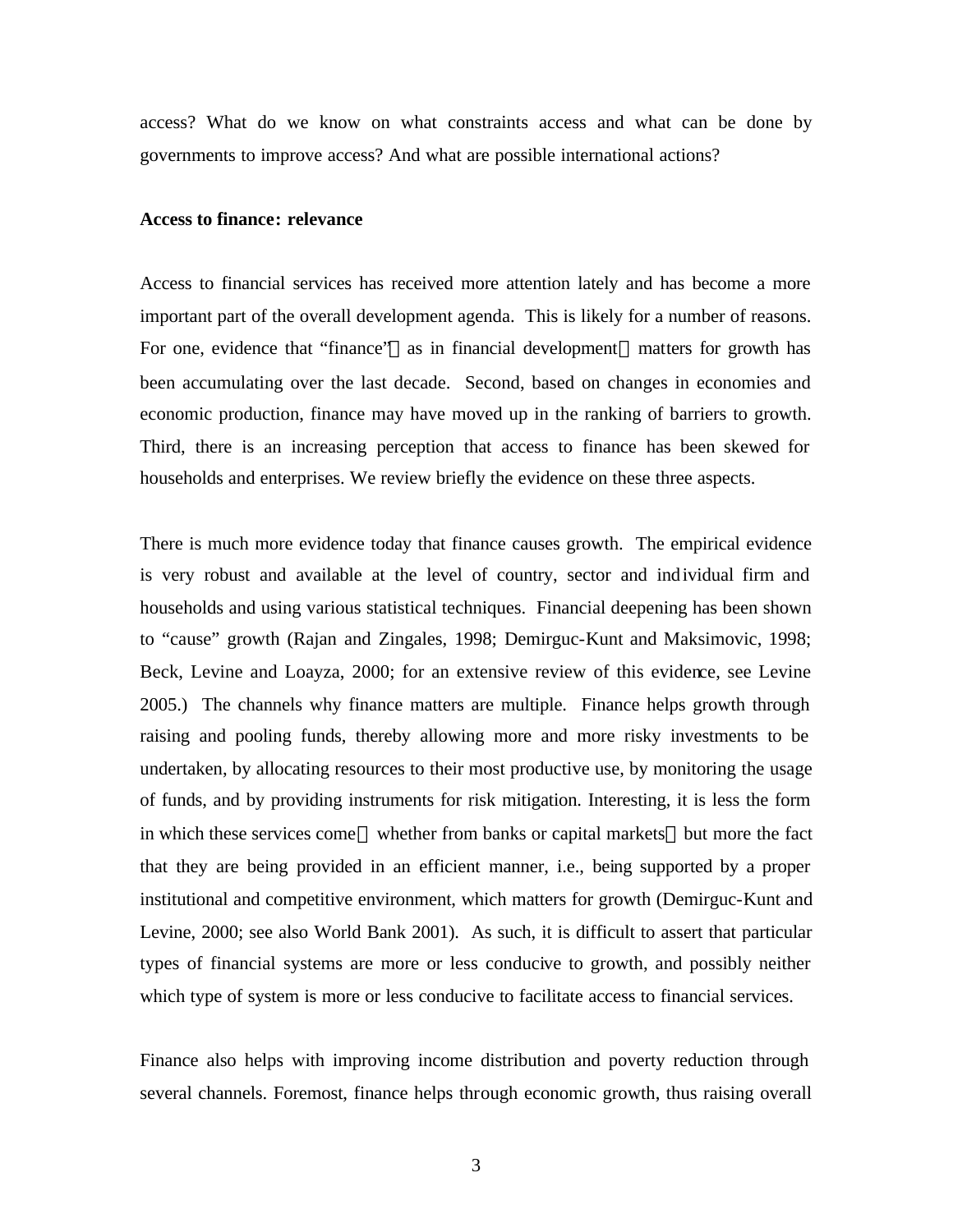income levels. Finance can more specifically help by distributing opportunities fairer. There is evidence that finance matters especially for poor households and smaller firms. Cross-country studies on the link between finance and poverty include Beck, Demirgüç-Kunt and Levine 2004a. Controlling for reverse causality, they find that financial development causes less income inequality. Clarke, Xu, Zou, 2002 also find that inequality decreases as finance develops, and, since the more concentrated income the higher poverty, finance thus helps reduce poverty.

Honohan (2004a and 2004b) specifically shows that financial depth explains poverty (number of people with income less than \$1 or \$2 a day). But, he also finds that across countries the degree of microfinance penetration, often thought to be specifically useful for the poor, has no special effects on poverty (see, however, Morduch and Hayley, 2002). Specific ways in which financial sector development has been found to help reduce poverty is by alleviating credit constraints that reduce child labor and increase education, including the opportunity cost of foregone child labor services, and by insuring against shocks (see Morduch, 2003 for the important of micro-insurance for poverty). More generally, with one or two exceptions, it is arguably that direct access of poor people to financial services can strongly affect the attainability of each of the Millennium Development Goals  $(MDGs)^1$ , including those that chiefly require upgrading of public services in health and education, etc, as these also require poor households to be able to afford these services, which in turn is facilitated by their access to finance

Second, as economic production is changing and countries are liberalizing their real economies, it has become clearer that the degree of financial development importantly influences the ability of countries, firms and individuals to make use of (new) growth opportunities. The fact that finance matters for firms' growth opportunities is especially so for SMEs. Beck, Demirgüç-Kunt and Levine, 2004b show that, while large SME sectors are characteristic of successful economies, SMEs do not "cause" growth, nor do SMEs alleviate poverty or decrease income inequality. Rather they show that the overall business environment—ease of firm entry and exit, sound property rights, and proper

 $\overline{a}$ 

 $1$  See IMF/World Bank 2004 on the MDG and progress in achieving them.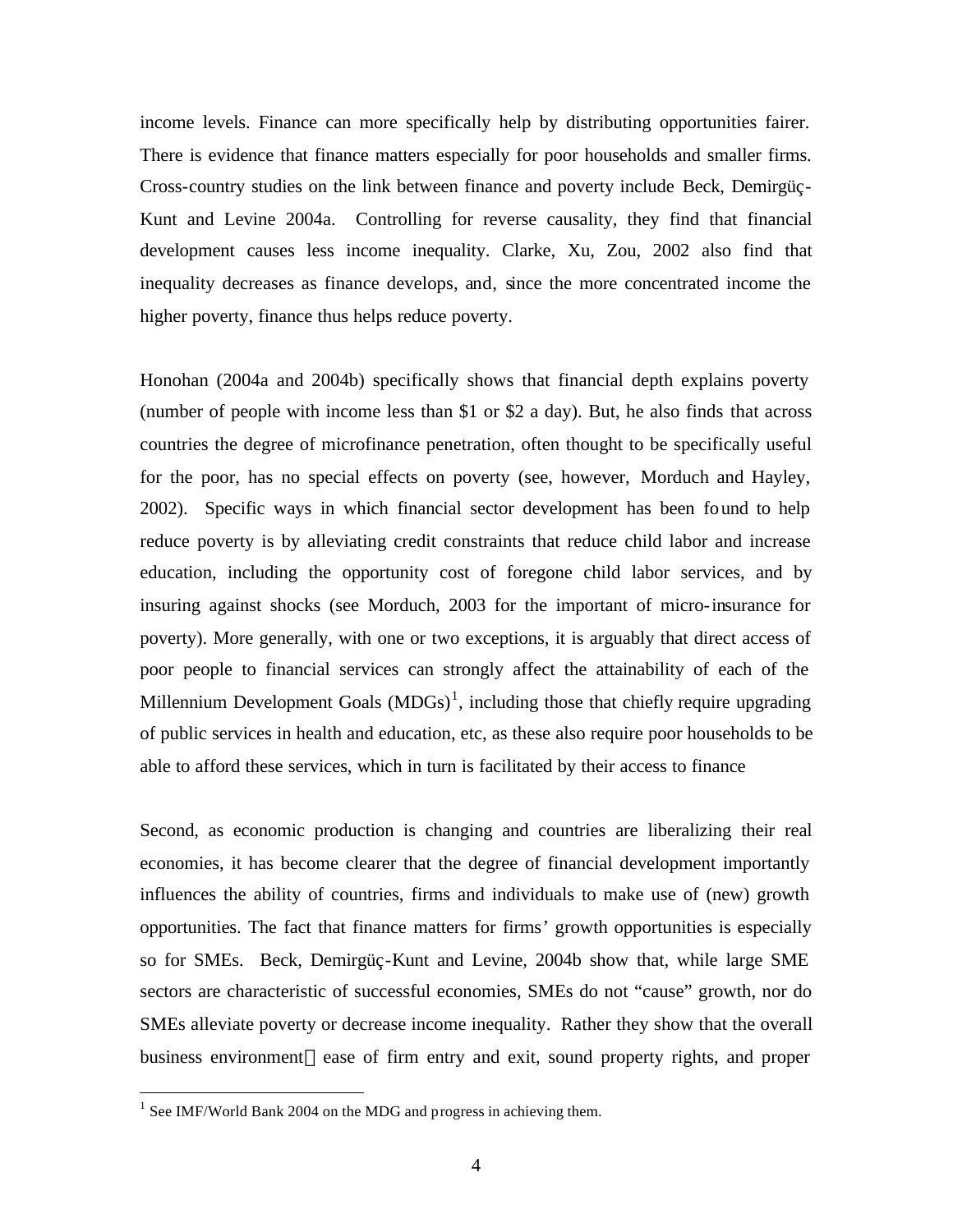contract enforcement—influences economic growth. Finance, however, accelerates growth by removing constraints on small firms, more so than on large firms. Finance allows firms to operate on a larger scale and encourages more efficient asset allocation. Financial—and institutional—development thus help leveling the playing field among firms and countries, especially important in a global economy with rapidly changing growth opportunities.

Third, while financial development in general is beneficial for growth and poverty, this does not mean that finance is available on an equal basis. Finance can be allocated skewed or even perversely. While hard to "proof" for a large sample of countries, increasingly there is evidence that finance often benefits the few, especially in developing countries. In normal times, this has meant that not all have been given a fair chance at getting their projects financed. Loans are being allocated on the basis of connections and non-market criteria. In the context of crises, this has meant that the costs of financial crises have been allocated unevenly, with the brunt borne by the poor. Halac and Schmukler (2003) show that financial transfers during crises are large and expected to increase income inequality and to be very regressive. For more discussion of the uneven distribution of finance and the impact of financial reform on inequality, see Claessens and Perotti (2005) and references therein.

These three aspects already suggest that there may be a case for making financial services more generally available. We need to analyze though what access to finance means, what the data show, what the impediments to access are, how access can be improved, and whether there is a residual role of the government in encouraging greater and more equal access.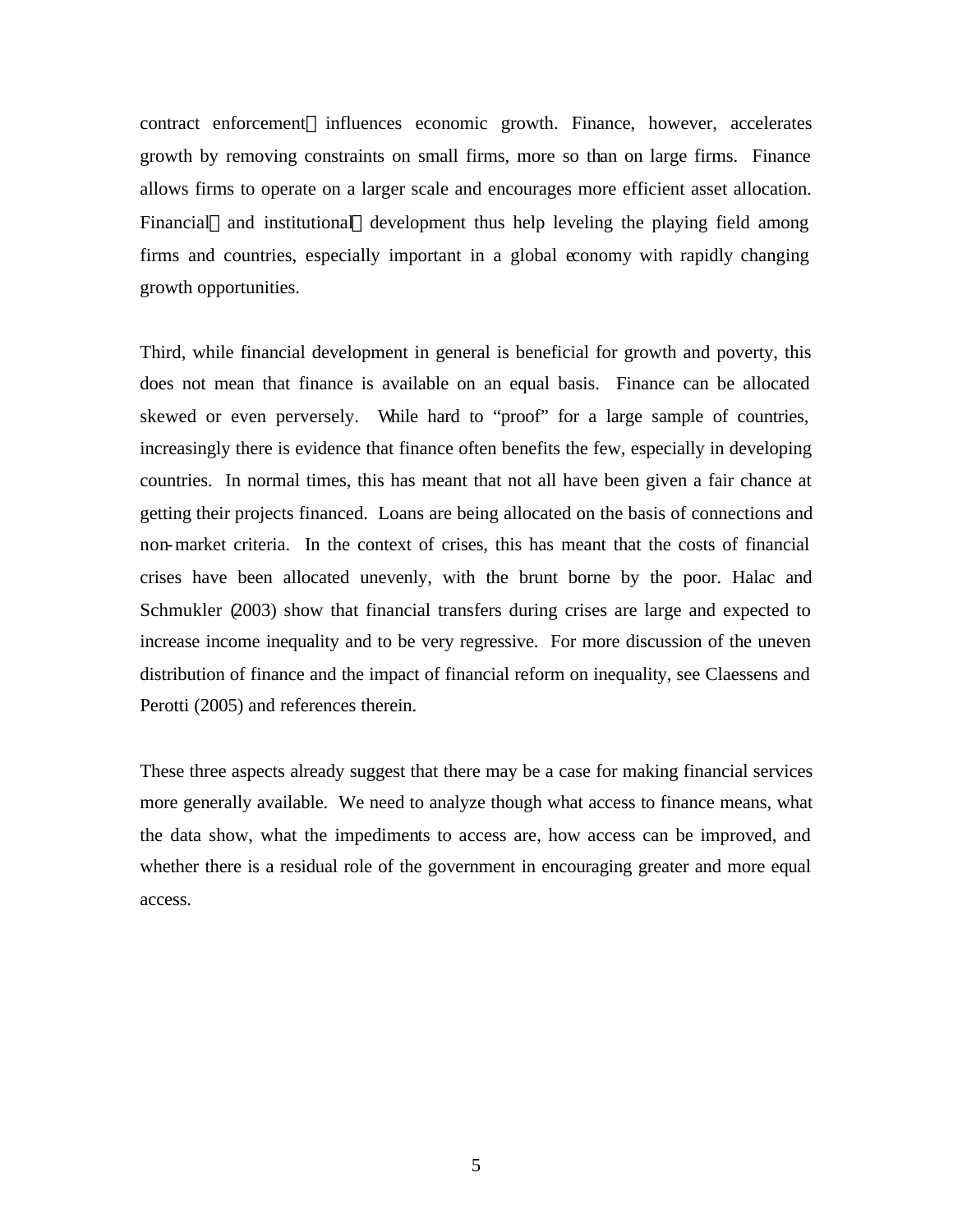## **What does access to financial services mean and what do the data tell us on usage of and access to finance?**

To analyze the issues of access, we first need a definition what access to finance means. There are various dimensions to access to financial services (see Bodie and Merton, 1995, for a general review of the functions of finance). First, is the question of availability: are financial services available and in what quantity? Second is the question of cost: at what price are financial services available, including all costs, also the opportunity costs of say of having to wait in line for a teller or having to travel a long distance to a bank branch? Third, what are the range, type and quality of financial services being offered? Following Morduch (1999), we can name these dimensions differently as reliability, i.e., is finance available when needed/desired; convenience, i.e., what is the ease of access; continuity, i.e., can finance be accessed repeatedly; and flexibility, i.e., is the product tailored to the needs. There are other variants of dimensions of finance used in other studies.<sup>2</sup> The point is that there are various dimensions to access, making it more difficult to establish the degree of (lack) of access.

This discussion already shows that there will not be an easy definition of access. One also needs a clear objective of what is the desirable degree of access. Universal access is not necessarily the goal, different perhaps from basic health services, primary education, clean water, etc. There are number of reasons. For one, we do not (yet) know at the micro-level sufficiently well what the benefits and impacts of access to finance are and whether there is a public goods argument to be made in favor of extending access more broadly. The gains of access to basic health care services such as immunization are better known today than the gains from access to financial services. Second, as for other good and services, the demand for financial services may not exist. Many households even in developed countries choose not have a bank account as they do not engage in enough financial transactions, e.g., write no checks, collect wages in cash or cash their checks,

 $\overline{a}$ 

 $2^{2}$  For example, Kempson et al. 2000 distinguish between five types of exclusion to financial services: (i) access exclusion: e.g. through risk screening; (ii) condition exclusion: product design inappropriate for the needs of some people; (iii) price exclusion: financial products too costly; (iv) marketing exclusion: with some people effectively excluded by targeting marketing and sales; (v) self-exclusion: some persons not applying in the belief that they would be refused.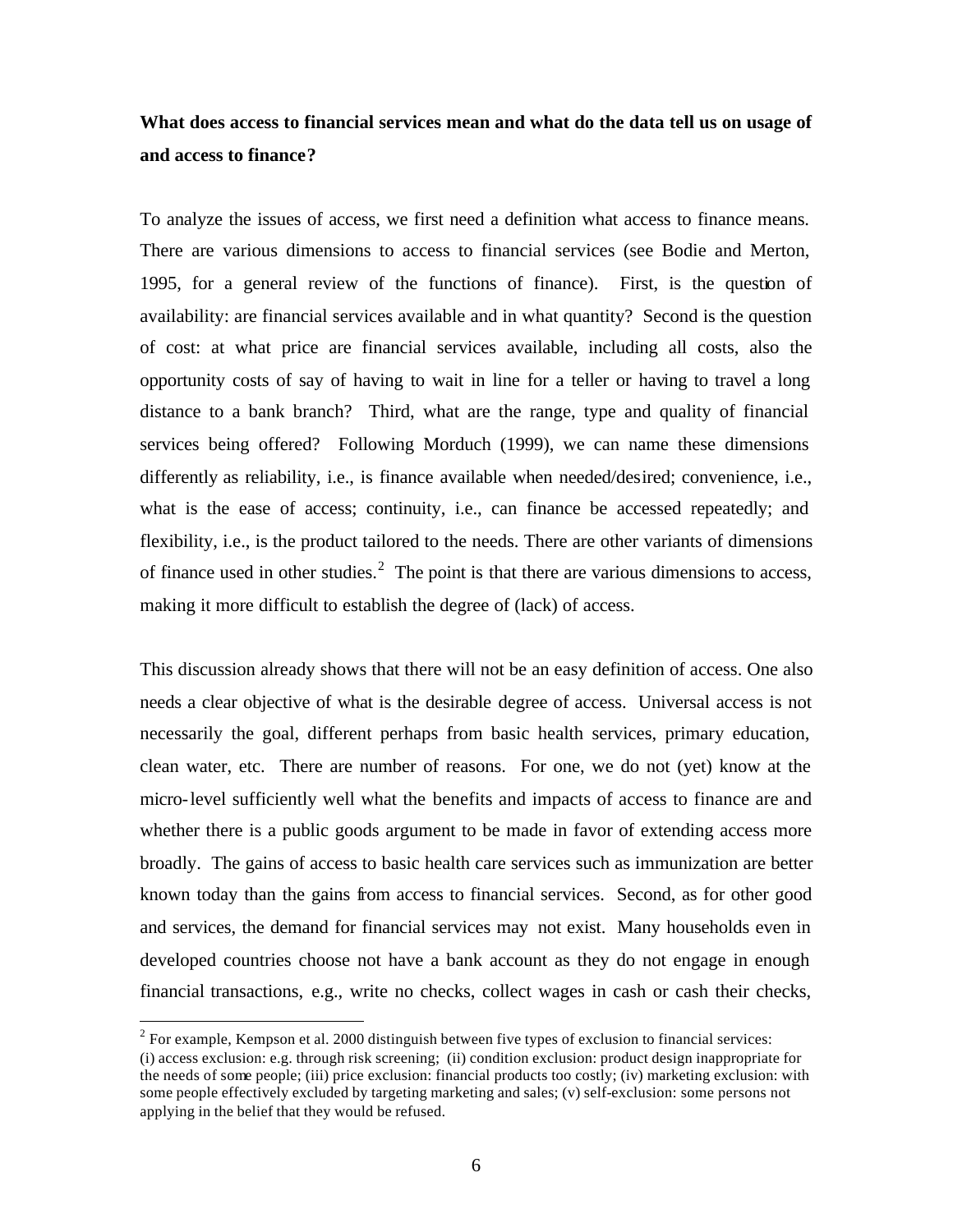yet they may not burdened by no "access." Firms without use of external credit may choose to remain so as their rates of return on capital are too low to justify formal finance or because they are not willing to provide the necessary information on their business to banks, and by implications to others, including tax authorities. Equally important, and even in the best financial systems financial services providers may not wish to provide access to all costumers as it is not profitable or sustainable to so. This does not reflect any market failures, but rather that finance, like other services, has its own demand and supply. This may mean that a country requires a certain overall level of development before more universal access is a viable proposition. Furthermore, there is plenty anecdotal evidence that some households may have difficulty managing access to credit (e.g., credit cards), suggesting that some restraint, say until financial literacy is more adequate, may well be overall welfare enhancing.

In order to answer whether there is a case for more universal provision of financial services, we need thus to know more on the benefits of access, the reasons why households and firms may (or may not) demand financial services and why financial services provides may (or may not) provide financial services, and, of course, the costs to society of providing greater access. Here, we face a number of questions, starting with the basic one that we have limited data across countries on the degree of usage of and access to financial services. While there is much data on financial sector development, there is very limited data on usage and access, both for households and for firms.<sup>3</sup> There is consequently also limited analysis on the dimensions in which access may be deficient. There can be deficient access geographically to branches and outlets. Or access can socio-economically be deficient, i.e., access is available only for some population segments. Or it can be deficient in an opportunity sense: the deserving do not have access. Data are insufficient in all respects, so far, making judgments on the relative benefits and costs of access difficult.

For some countries, there are data on households' use of basic financial services, such as having a bank account, often obtained using commercial banks and central bank data, or

 $\overline{a}$ 

 $3$  See Honohan 2004c and DFID 2005 on data availability and deficiencies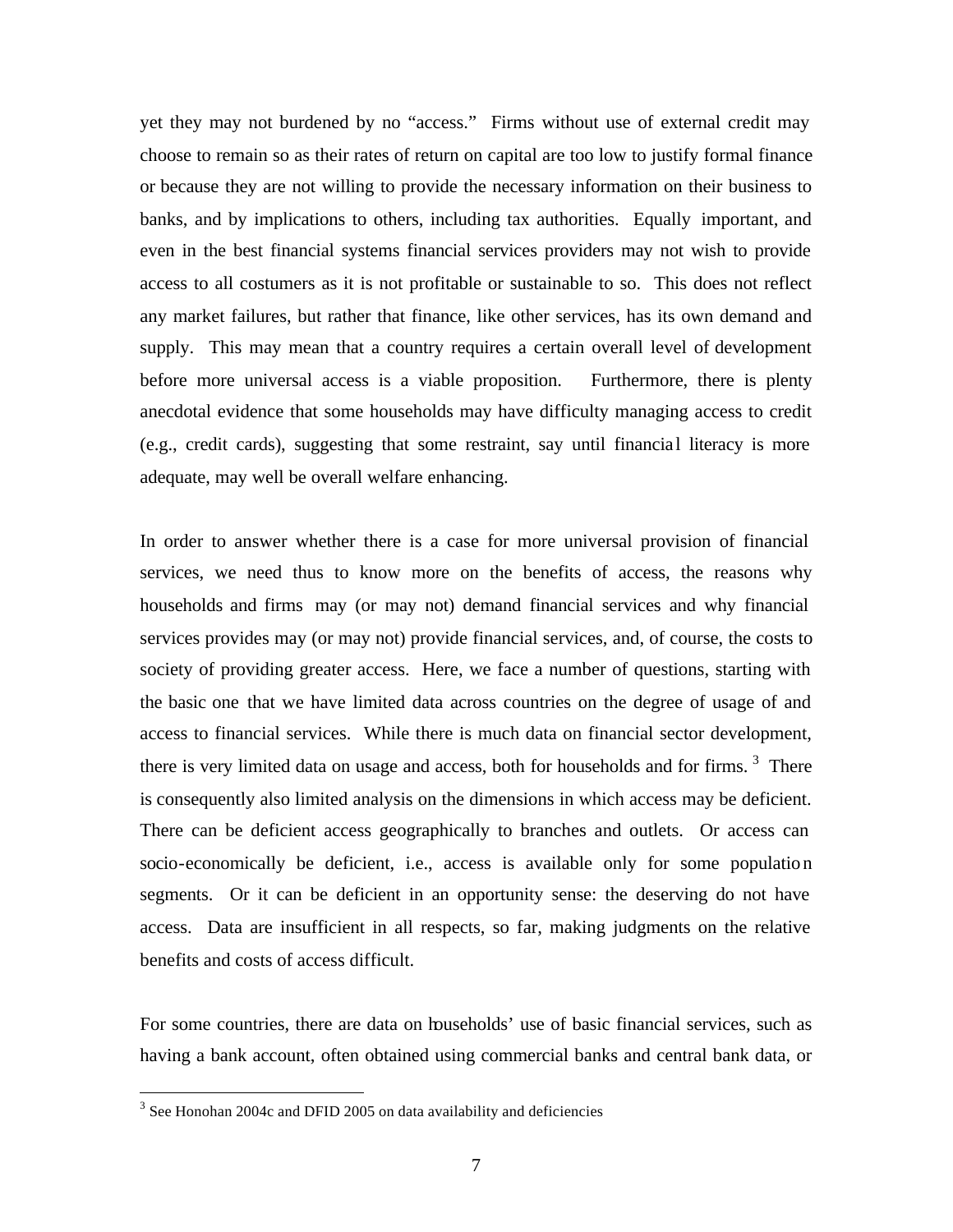on the basis of surveys. More recently, data have been collected on the spread of microfinance following CGAP efforts and Microcredit Summit. These cover the number of people with access to a savings account. For some countries, there are data from household surveys, such as the Living Standard Measurement Survey (LSMS)-type. Of these LSMS-surveys, some 27 have covered some dimensions of households' use of financial services (see Honohan, 2004c). Still, and with the exceptions of some developed countries such as Sweden, much of the data collected in these general households surveys is very basic and limited in terms of the various dimensions of use and access (quantity, costs, quality). Access by households to credit, although typically only one-quarter in terms of number of access to savings and arguably less important in terms of growth and development, has been equally difficult to document at the level of households. Many countries, for example, do not even have data on the aggregate level of consumer credit, in part, as not just banks are providing that, but also non-bank financial institutions.

Data on firms' use and access to financial services are equally limited. While there is much information on listed firms' financial structure and their access to (some forms of) external financing, there is much less information on the unlisted firms and especially limited information on small firm finance access. Mostly data come from surveys, such as those conducted by the World Bank (World Bank Economic Survey-WBES, Investment Climate Assessments—ICAs), or by national agencies such as the US Federal Reserve Boards, UK Bank of England, EU, etc. Some data come from central bank statistics and advocacy groups (e.g., US Small Business Administration, chambers of commerce, and equivalents). Again, the data are basic and limited in terms of various dimensions of access (quantity, costs, quality). Access to credit dominates the data collection efforts, with access to savings services less of an issue, although payment services are important as well for firms. Mostly data are collected on use of and access to banking services, and much less data are available on other financial services, such as insurance, leasing, factoring and the like.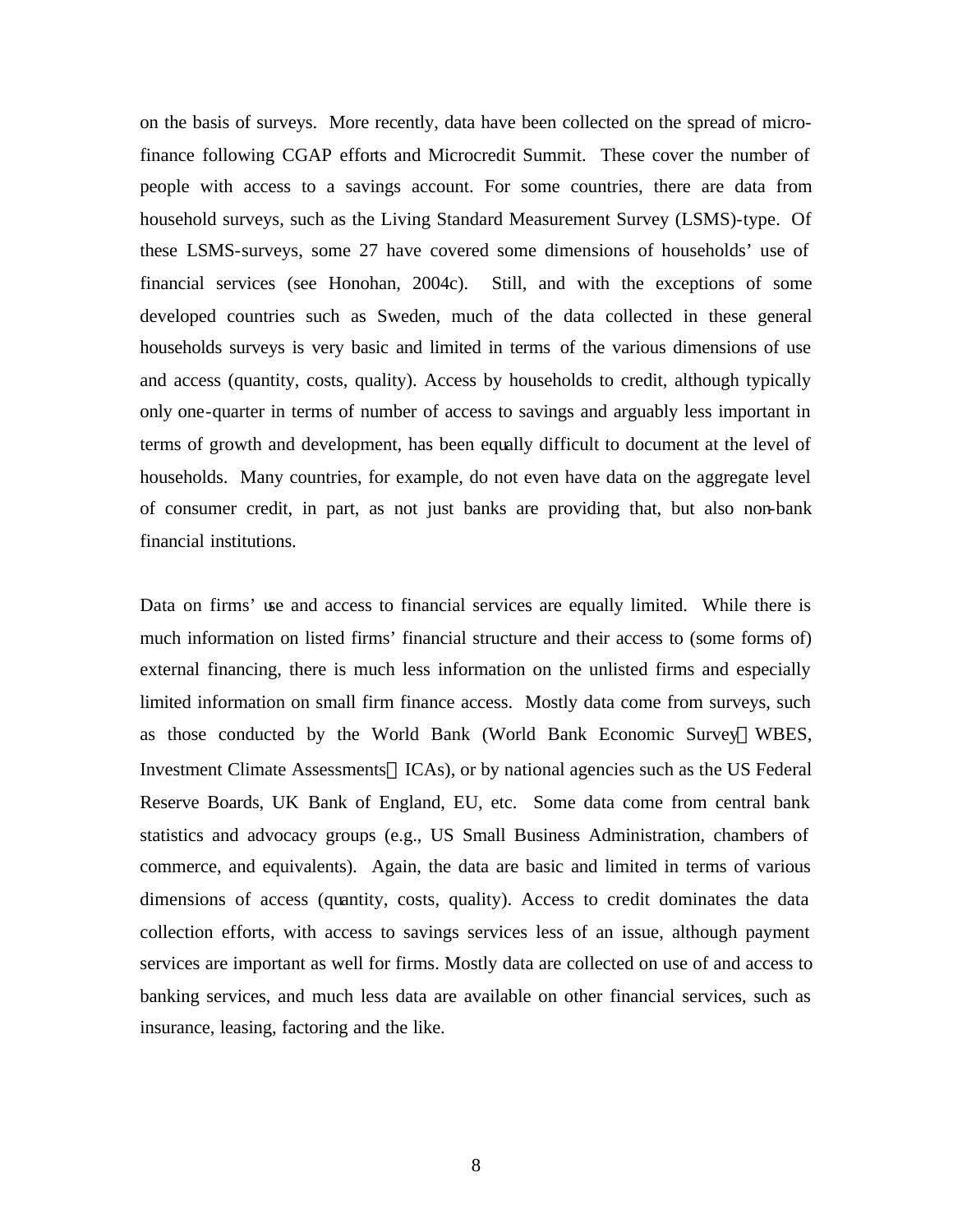Although weak and often not comparable, available data show that access of households to banking services varies greatly. In developing countries, many households do not have a bank account. Table 1 provides data on the degree to which households use a basic financial service provided by a formal financial institution, e.g., have a checking or savings bank account, across a number of countries.<sup>4</sup> It shows that usage in most of the OECD countries is nearly universal, with many percentages above 95% and with an average of 90%; in developing countries, though, usage is much less and the average is only 26%. The highest usage of financial services from formal financial institutions is 59% percent in Jamaica. Some other high numbers may not be representative of the whole country as they apply to the population of the capital city only (Mexico) or some specific cities or regions (China, Colombia, India) or urban areas (Brazil). For most of the other developing countries, use of a basic bank account does not exceed 30 percent, and in the lowest-income countries, use is less than 10% of households.

Individuals obtain financial services through other means, though, including through nonfinancial institutions, as the comparison for some Latin American countries shows (Table 2). The Microcredit data also show that there is often use of other forms of financial services, outside the banking system. As such, these numbers underestimate the degree of access to financial services, but they do show the large differences between developed and developing countries in terms of usage of financial services from formal financial institutions.

The next question then is who are then the unbanked households, and how do they differ, if at all, between developed and developing countries? To the extent we know, the

 $\overline{a}$ 

<sup>&</sup>lt;sup>4</sup> The data for Table 1 come from a variety of sources. The main sources are households' surveys, the LSMS (Living Standard Measurement Surveys). Here individual households responses on questions of usage of financial services are averaged for each country. Second main sources are the surveys conducted by FINMARK and genesis in a number of Southern African countries. Again, these are household surveys, but more specifically aimed at usage of financial services. The source for the EU -countries is Pesaresi and Pilley, 2003. For the US, the source is the Survey of Consumer Finance, 2004. For Brazil, Colombia, India and Mexico the recent estimates are from Kumar et al. 2004, Basu et al. 2004, and Solo et al. 2004. The earlier India numbers are from the regular Indian household survey. The Kenya, Tanzania and Uganda estimates are from Peachey and Roe, 2004. Questions on financial services usage do vary across the households survey, numbers are thus not necessarily comparable and some of the numbers are only rough estimates.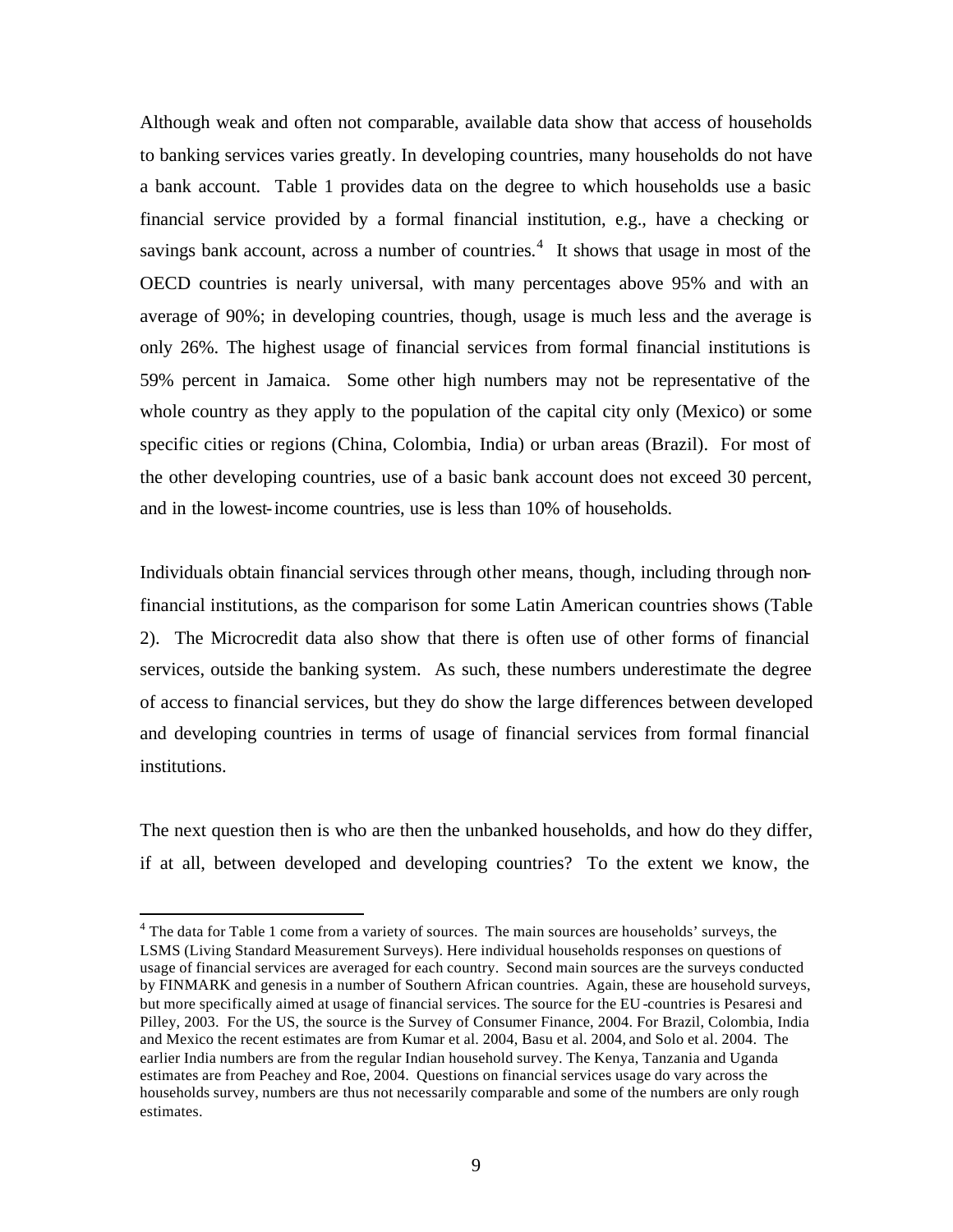profiles are as expected, although we have to realize that it is choice of households, so we observe only revealed usage and not potential access (given costs, quality, ease, etc., many do not bother to seek access from formal financial institutions). Socioeconomic characteristics such as income, wealth and education play the largest roles in explaining access. Financial exclusion is thus often part of a broader exclusion in terms of education, jobs, formal training, etc. Households that use credit have a different profile from those with banking account and savings use, and the profile is more affected by income and wealth characteristics, as it tends to be the richer that borrow.

The comparison between the US and Latin America countries indeed shows some similarities between otherwise very different countries in terms of why people do not (want to) bank (Table 3). Conveniences, trust and savings are important considerations for households to seek financial services from banks. Unbanked households in the US and Mexico also display very similar characteristics, two countries otherwise at different levels of development, with the exception of home ownership (Table 4). The costs of being unbanked do vary considerably, however, as the alternative means are much fewer and more costly in Mexico. The costs in the USA for being unbanked are estimated to be only 2.5% of median income in the lowest income segment, whereas in Mexico they are estimated at 5% (Solo et al. 2004).

Although also weak and often neither comparable, some data on firm access to financing have more recently become available. Specifically, Table 5 reports the percentages of firms that say access to financing presents major or severe obstacles to the operation and growth of their business. The data come from the World Bank Investment Climate Assessments (ICA) that have been conducted in the last few years. About a quarter of the firms on average complain about the lack of external financing, with large variations though, from less than seven percent for Latvia and Lithuania, to more than 50 percent for several countries and a high of 60 percent for Brazil.

Somewhat similar to the households' analysis is the answer to the question what are the unbanked firms? To the extent we know, profiles are as expected, with size of the firm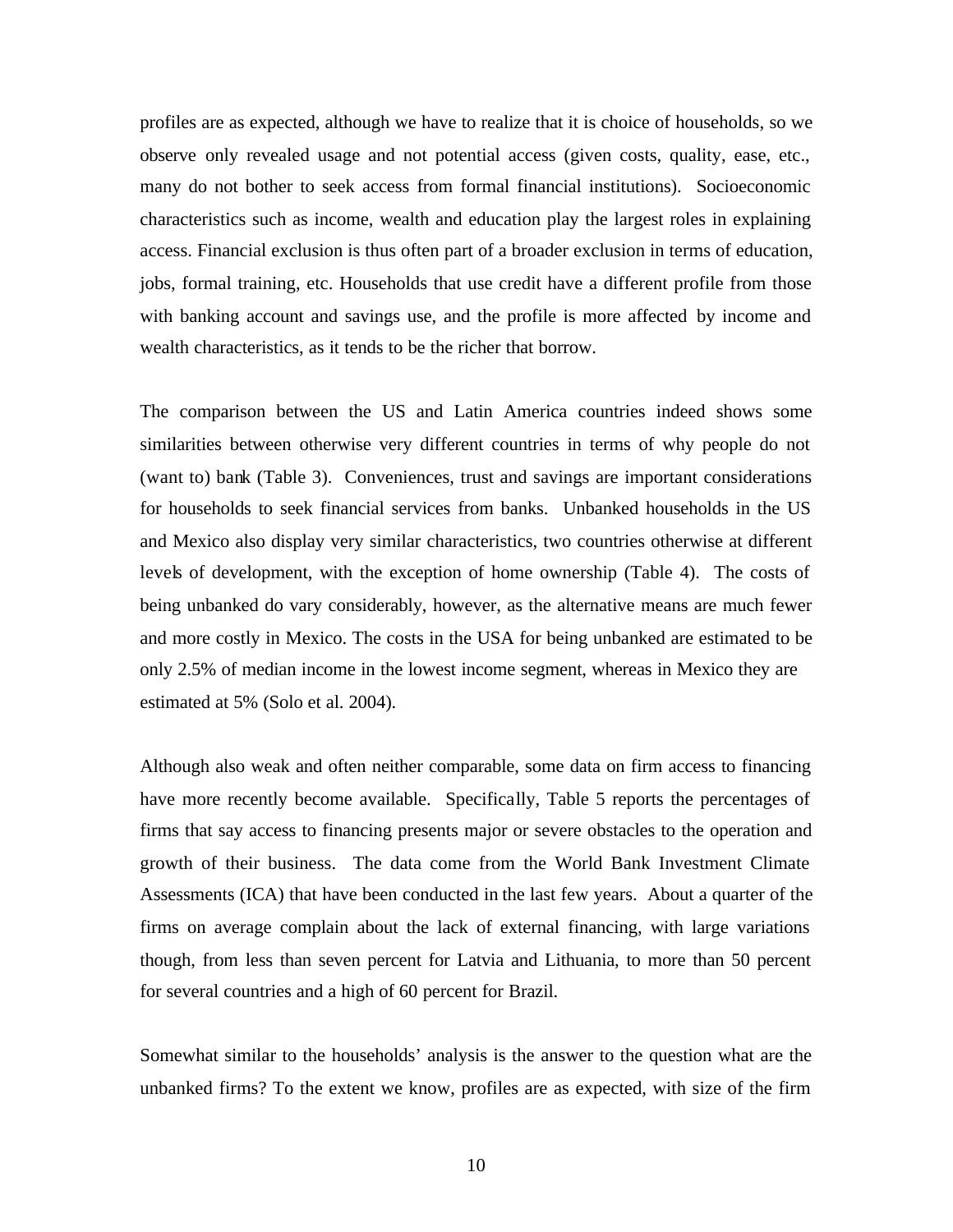(and related, age) especially important. Table 5 already suggests this since the percentage of large firms with complaints is less than that for the smallest firms, on average some eight-percentage points, but sometimes as much as 10 to 20 percentage points. Across a large sample of countries and controlling for other factors, it has also been found that size strongest affects access to credit (Beck, Demirgüç-Kunt, and Maksimovic, 2005). (This analysis used the World Bank Economic Survey data; the ICA-data are currently being analyzed to further determine what drives (lack of) firm access across countries.) For a specific country, Brazil, size was found to be more important than performance and other variables, suggesting quantitative limitations to credit access (Francisco and Kumar, 2004). The impact of size on credit was found to be greater for longer-term loans in case of Brazil (as well as for many other countries). As an aside, public financial institutions in Brazil are actually found more likely to lend to large firms, thus negating the idea that public banks necessary fill market gaps.

Size may, however, reflect not only profitability, financial and legal collateral but also political collateral. This is particularly so in developing countries where lending is often done on the basis of relationship and connections, often political. Indeed, in countries with well-developed financial systems size can be overcome. Many banks in developed countries lend to many small, single proprietary firms, sometimes without requiring collateral, financial statements, or other requirements. Thanks due to the spread of technological advances such as automated credit scoring, banks in developing countries are also becoming active in these forms of financing. And in the most developed financial markets, universal access to basic financial services, including some forms of credit, is essentially assured for households, as the data above showed.

Access can thus be based on opportunities and needs. Since in many countries it does not seem so, the question to ask is what constrains access in general and in some countries in particular? In other words, before asking whether there is a need for intervention, one needs to address the question what the barriers to access are, and whether there is a market failure and, if so, which.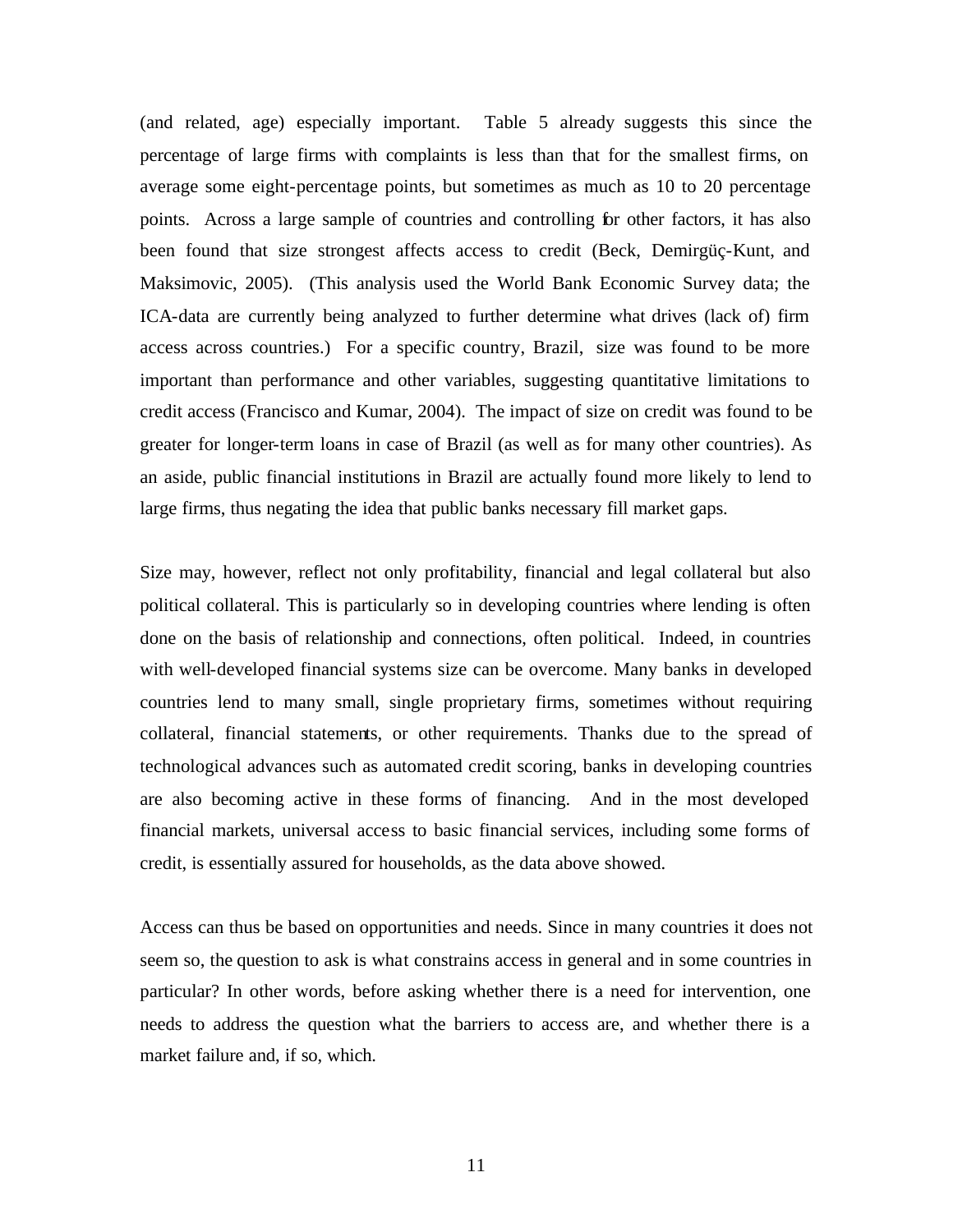#### **Financial institutions' specific and institutional environment barriers to access**

Explanations of the lack of access fall into two dimensions: financial institutions' specific constraints, and barriers arising from the overall institutional environment. In the terminology of Beck and de la Torre (2005), this means one can classify options to expand access in two groups: individual financial institutions' solutions, or what they call moving towards the country's access possibilities frontier; and government actions, or what they call expanding the country's access possibilities frontier. We will first discus these two aspects and evidence on them and then consider the associated policy actions.

*Individual financial institutions' constraints.* Consumers—households and firms—often state that they restrain their demand because not the right types of financial services are being provided. Households often mention problems of high minimum deposits, and high administrative burden and fees. Getting a loan can be especially cumbersome and too costly for many a borrower given the small amounts desired, the high fixed costs of applying, and the often-high rejection rates. Financial institutions may furthermore demand collateral, which poor borrowers typically lack. Formal financial services provision may also entail other, non-pecuniary barriers, such as requiring (greater) literacy. Instead, households and firms will not seek financial services from formal financial institutions and rely on informal forms of finance. This applies to deposit, lending and payment services. Individuals needed funds for investment may rely on family and friends. People wanting to transmit payments to the relatives, whether domestic or international, may rely on informal networks, although at higher costs. This is most obvious in the transmission of international remittances, where unit costs can be very high when more informal mechanisms are used. A \$100 wire from New York to Mexico costs for the banked - \$9 plus unknown exchange rate spread, whereas it costs for the unbanked - \$19 plus unknown exchange rate spread (Solo, Caskey, and Durán, 2004). Yet, these informal mechanisms are often preferred due other, non-pecuniary barriers.

Thus, lack of demand is a very important reason why usage is not universal: many households and firms may not use financial services, although they do have access to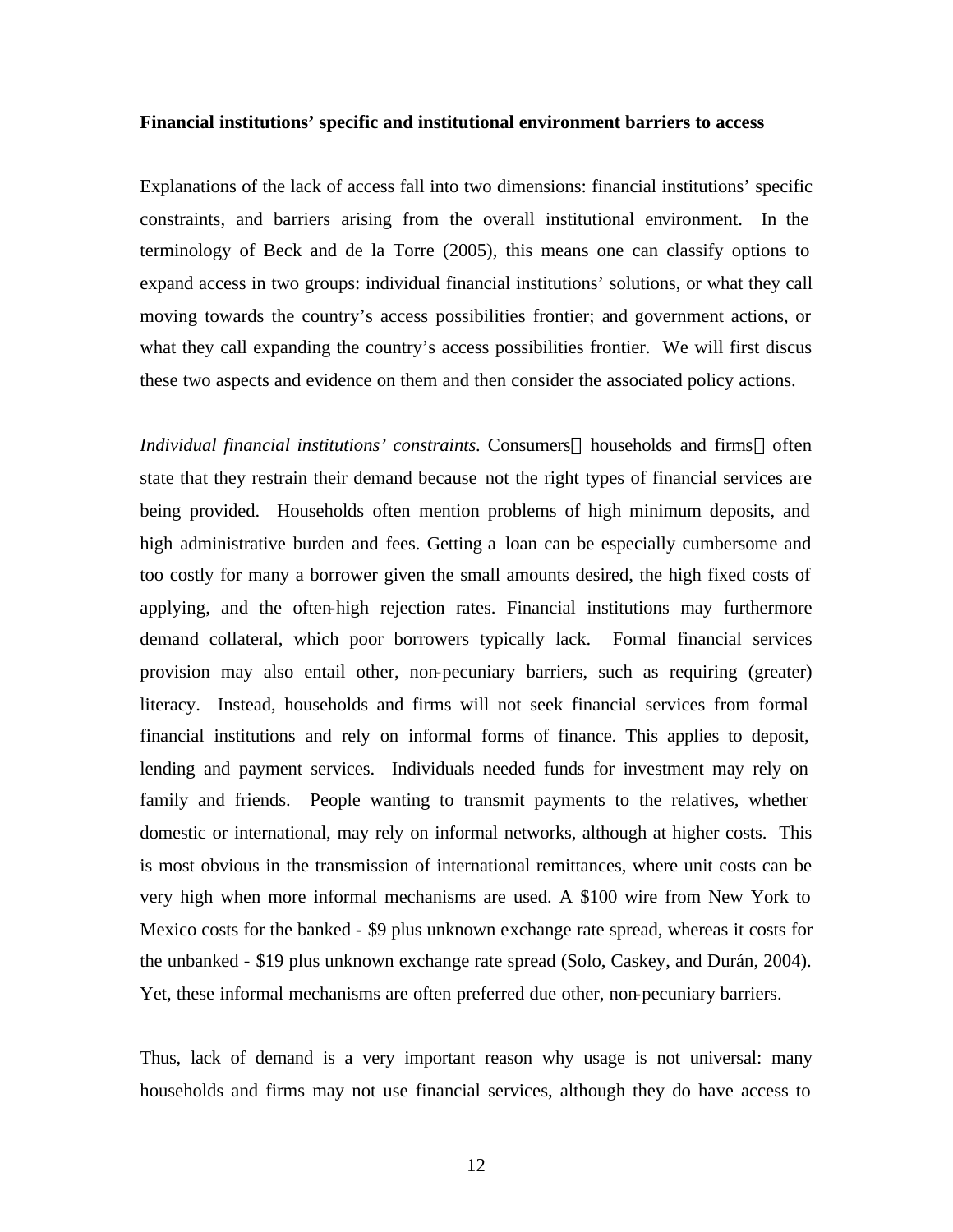some financial services. And banks may consider some households and firms as less attractive as customers, and are therefore not be willing to extend financial services. When demand is there, though, and the environment is sufficiently competitive, banks can be expected to try to provide financial services. Still, one common reaction of financial services providers why they do not serve poor households and small firms is that these are too high-risk, too high-cost propositions. In other words, financial institutions find it not profitable enough to offer appropriate financial services to some segments.

There may be variety of reasons for the lack of provision of appropriate products and services. Banks may have problems providing financial services to all households and firms given population density, e.g., it may be too costly to provide the physical infrastructure in rural areas. Or in some areas there may be a lack of security in cash transfers and branches cannot be operated commercially profitable. High transactions costs for small volumes are often mentioned as constraining financial services providers from broadening access. Small borrowers borrow frequently, for example, and repay in small installments. They consequently do not want financial products with high per unit costs, yet for the bank costs are often similar regardless of transaction size. Households and firms in developing countries may seek financing or insurance for specific purposes (major life events such as marriage, health or specific crop insurance), for which contracts are difficult to design. Firms may be underserved for the same reasons. Small firms seek different products than large enterprises, e.g., payments services for small amounts, and banks may therefore not consider these firms sufficiently attractive as clients. Small markets may make it more difficult to develop or roll out new products specifically useful for that market.

For financial services providers, the fixed costs in financial intermediation thus make providing services for small clients, by small institutions, and in small markets hard. At the same time, economies of scale lead to decreasing unit costs as transaction volume increases, making some specialization attractive. While better cost management can lower unit cost and thereby lead to higher outreach for low-income clientele, there are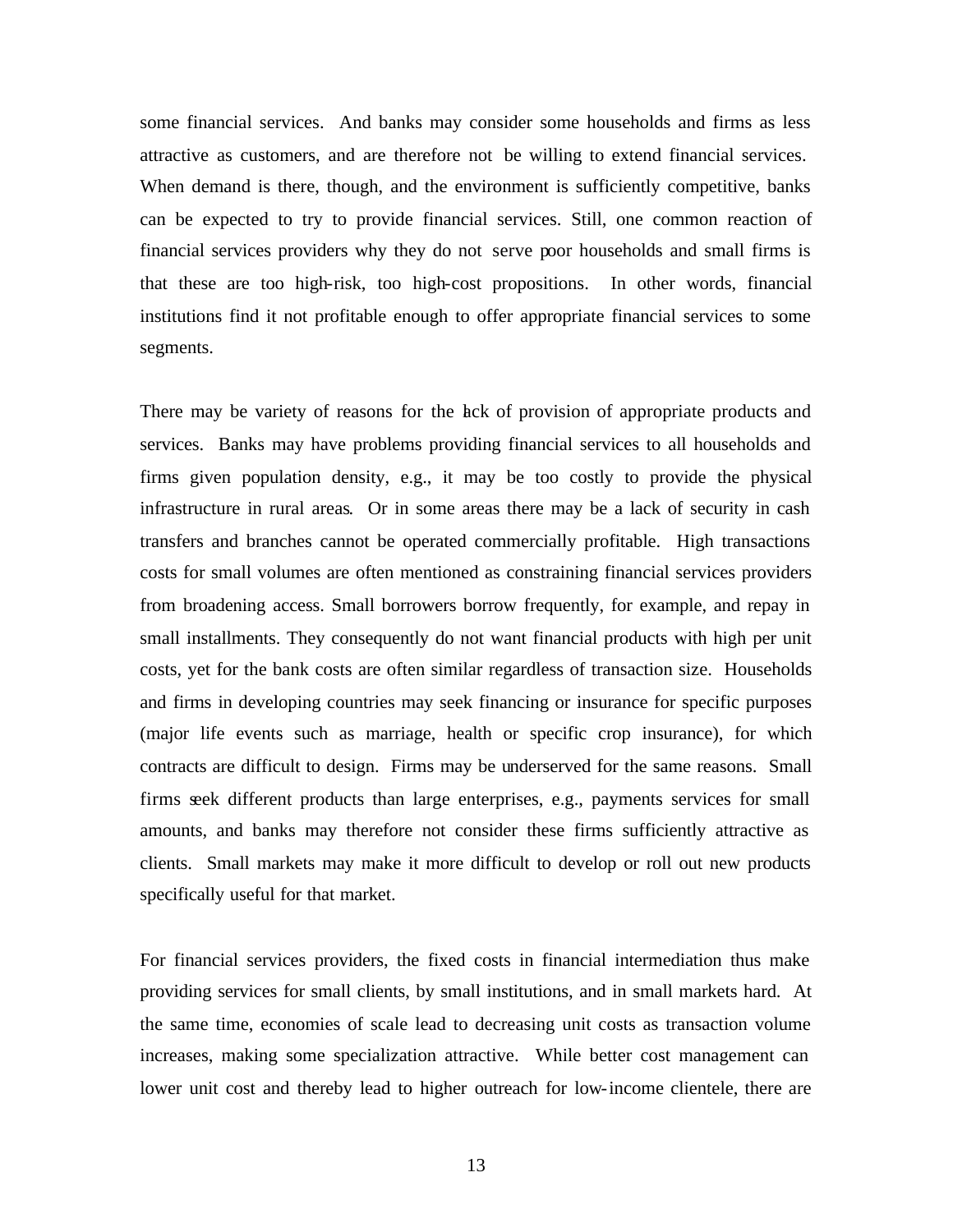limits to cost management at the level of an individual institution, as evidence on economies of scale for banks in mature financial markets shows (see Berger and Humphrey, 1997 for a survey). Evidence on micro-finance institutions also shows this (Honohan, 2004b). The proliferation of micro-finance institutions in many countries has not necessarily benefited final clients as much as possible as few institutions have reached the scale necessary for efficient financial services provision. Similar constraints arise at the country-level where many financial systems are very small (less than a few billion dollars, which is less than a very small bank in most developed countries), hindering effective financial services provision (Hanson, Honohan and Majnoni, 2003). It suggests that the scale for effective financial services provision may not exist in all countries.

Banks can innovate though and move closer to the "access frontier". Sometimes prodded by government and public opinion, they can make their products more suited to lowincome households. In South Africa, the country's major banks launched in November 2004 a low-cost bank account aimed at extending banking to the black majority. The country's four big retail banks along with the post office's Postbank launched the "Mzansi" account. The account, set up under a financial sector charter agreed on by the industry in 2003, requires a minimum deposit of 20 rand (some 4 US dollars) and is aimed at providing some 13 million low-income South Africans without prior access to bank accounts access to financial services. Whether this will be profitable and sustainable is to be seen, but the initial take-up has been promising (see further Napier, 2005 for an analysis of access to financial services in South Africa). For further examples of innovate approaches see De la Torre and Schmukler (2005), which study different cases studies on enhancing access, also to investigate what may be replicable.

*Institutional environment constraints.* For many of the mismatches between potential demand and supply, it is not clear if there is a market failure and if so what the exact source of the market failure is. Why would financial institutions not offer these products if feasible? Or why would financial institutions that operate at the right scale and with the right technology not enter into certain markets? The fact that they do not must mean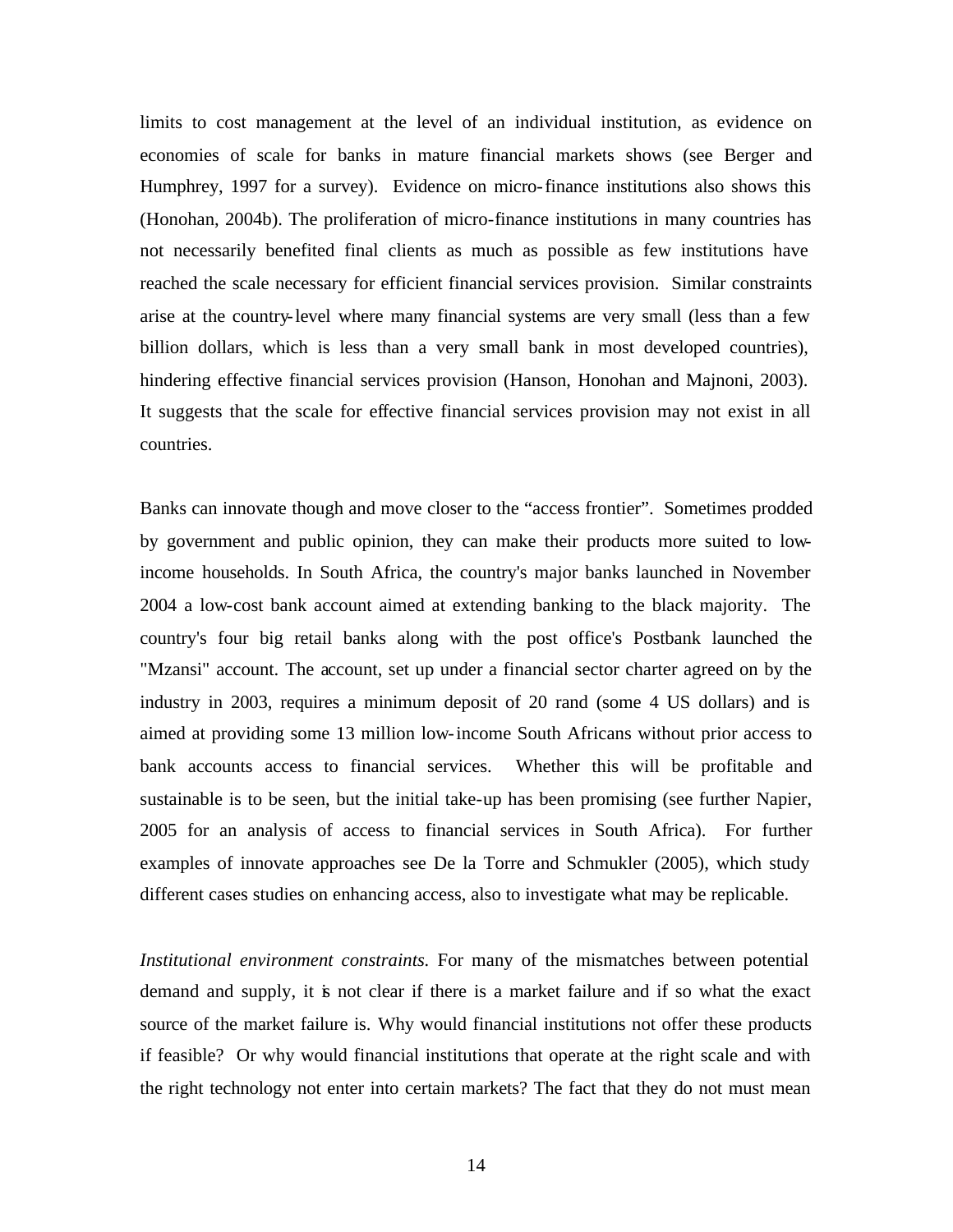that it is not profitable to do so given current technology and the institutional environment (legal, regulations and other requirements) they face in a particular market. Question is whether these mismatches between demand and supply need to and can be remedied. While there is much (relevant) analysis on what affects financial sector development and the role of the institutional environment there in (e.g., World Bank, 2001), evidence on what is affecting households' and firms' access to financial services across countries is very limited to date. What exists though gives some insights on what the most binding constraints are.

Across countries, it appears that access to micro-finance for poor or the near-poor is less in countries with higher GDP per capita, in countries with better "institutional" quality and a larger market size (Honohan, 2004a and 2004b). This suggests that there is some element of the overall general deve lopment, including a greater usage of advanced technology, allowing more developed countries to offer financial services profitably to lower segments. Of course, the lower segment in these more developed countries represents a higher income level, so it does not mean that the same technology can also reach the lower segments in developing countries. The same analysis shows that the quality of the main banking system discourages the spread of micro-finance institutions. Specifically, countries with higher spreads and higher profitability in their main banking system have fewer micro-finance institutions. This suggests that more competition in banking system can foster greater access to financial services from micro-finance institutions.

It also appears that access to savings can be a function of the distribution networks, including that of postal, saving banks and other more specialized financial institutions. In Brazil, for example, the size and scope of the some branch networks, as well as the split between public/private banks and domestic/foreign banks plays a role in the degree of access (Kumar et al. 2004; and World Bank 2005). In other markets, more specialized financial institutions such as savings banks and other proximity banks that have, besides profitability, an objective of providing financial services, have had some impacts on broadening access (Peachy and Roe, 2004). These findings suggest that what is driving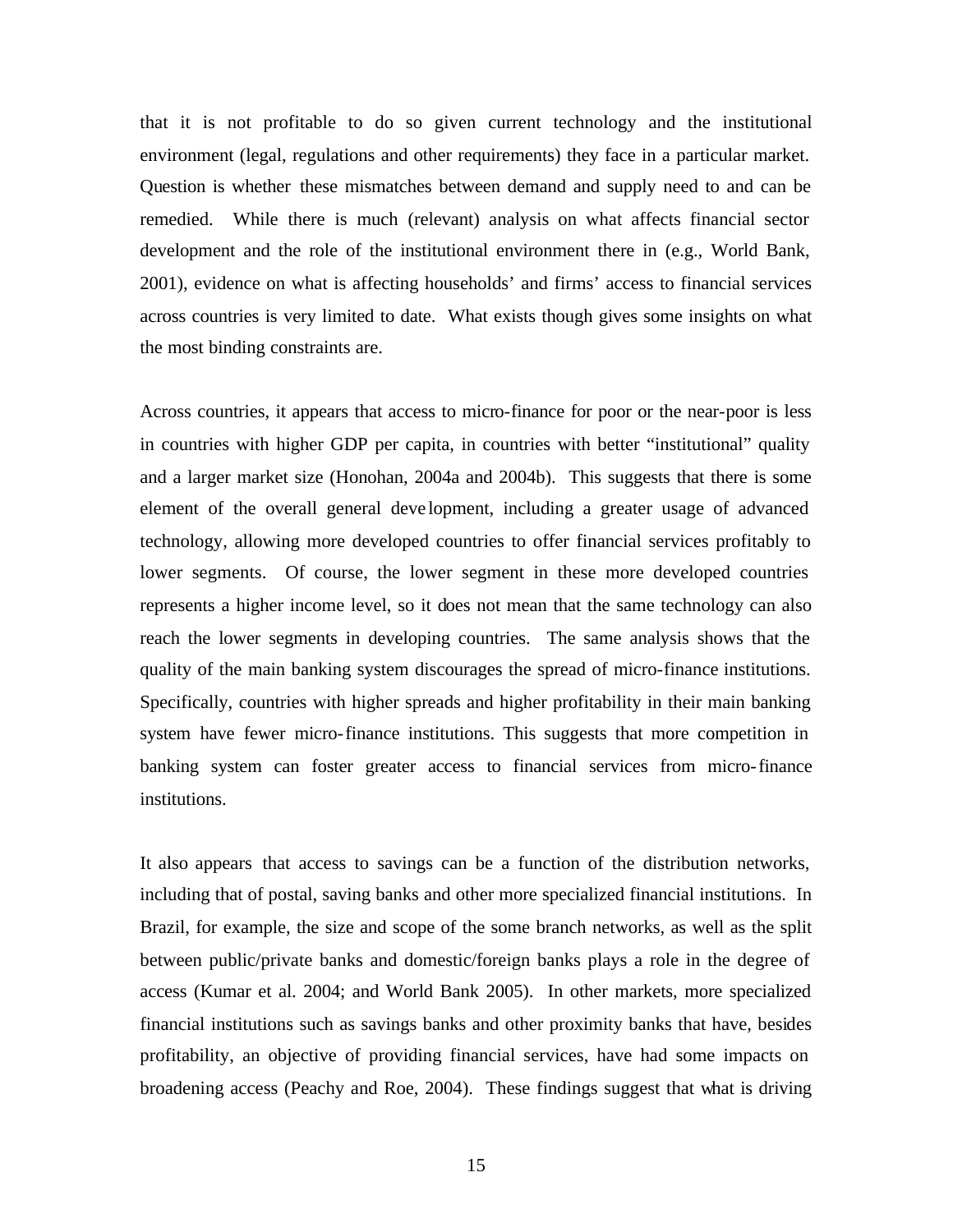households access is not purely a function of the scope for profitable banking, but that the overall institutional environment and level of development do play a role.

The access of small firms across countries has been analyzed more to date, and evidence here suggests even stronger than for households that the institutional environment matters (Berger and Udell, 2004 for a review of the conceptual issues). This is particularly so on the credit side, as can be expected. The absence of credit information, difficulty in collateral that can be registered and recovered if necessary, difficulties in general contract design and enforcement can make lending especially difficult. Credit services may consequently be limited to entrepreneurs with credit history, (political) connections, or immovable collateral, such as real estate collateral. Even when a business is viable, there will often be a lack of formal reliance on past records and little regard to expected future performance. In many countries, there is often the additional problem of uncertain repayment capacity arising from vola tile income and expenditures. Especially new and smaller firms often have high exposures to these systemic risks (e.g., macro-economic volatility, financial crises, default by governments, arbitrary taxation and other risks).

There is empirical evidence on the importance of these barriers. The quality of legal systems, property rights, and the presence of mechanisms for reliable information have been found to be especially important for small firms (Beck, Demirgüç-Kunt, and Maksimovic, 2005). Small firms and firms in countries with poor institutions use less external finance, especially less bank finance. Better protection of property rights increases external financing of small firms significantly more than that of large firms, mainly due to more bank and equity finance. It also appears that substitutes to bank finance are imperfect, e.g., small firms do not use disproportionately more leasing or trade finance compared to larger firms.<sup>5</sup>

Analysis at the individual country level has been more limited to date, but it does provide some insights as well in what may be driving access. It is clear that banking system

 $\overline{a}$ 

 $<sup>5</sup>$  See further some of the papers presented at a recent World Bank SME-conference,</sup> http://www.worldbank.org/research/projects/sme\_conference.htm.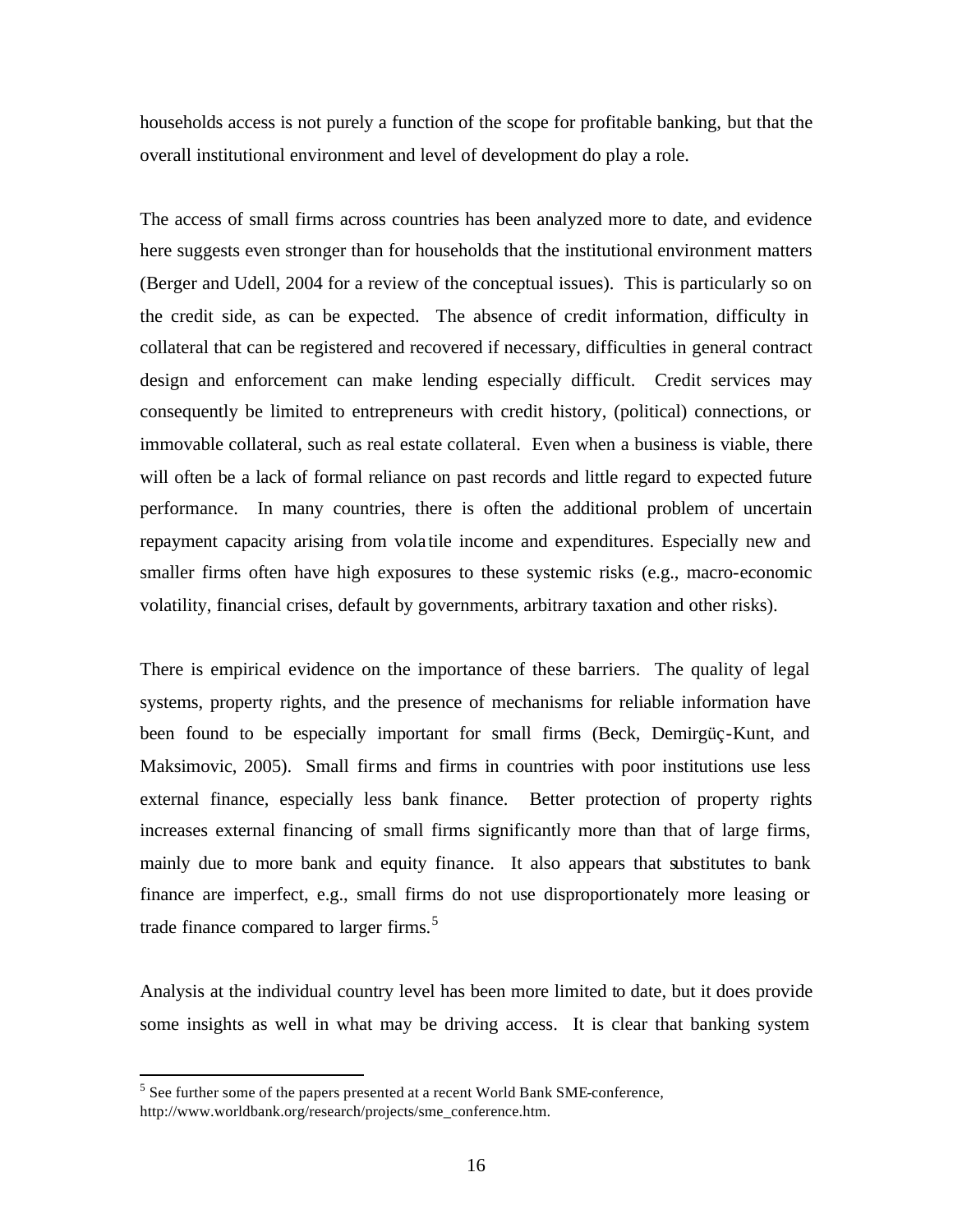regulations can hinder access. There can be minimum or maximum interest rates policies, which make it hard for financial services providers to offer saving or lending instruments profitable. Other regulations can include usury laws, restrictions and requirements on lending, and high compliance costs. High transactions costs and barriers for dealing with formal financial institutions for households can be due to administrative regulations and procedures. The procedures for a household opening a bank account can be complex, requiring among others proof of identity, address, or income. Many countries, for example, have costumer identification requirements, so called "Know Your Customer" rules, which limit their ability to offer simple banking products. The recent focus on anti-money laundering and counter-terrorisms financing (AML/CFT) has led to laws that can adversely affect the provision of financial services, as it has threaten to do in South Africa (see Mapier, 2005). In some countries there are other, costly or distortive rules (e.g., in some African countries where permission from the male household head is necessary for the female member of the household to open a bank account). More generally, government interference can distort risk-return signals, making it hard for formal financial institutions to offer attractive products.

In addition to hindering the activity of existing financial services providers, regulations can also hinder the emergence of financial institutions more suited to the needs of lowerincome households or smaller firms. Rigidity in chartering rules, (high) minimum capital adequacy requirements (in absolute terms), limited degrees in funding structures, too heavy regulations and supervision, too strict accounting requirements and other rules can hinder micro-finance institutions and smaller financial institutions from emerging. In South Africa, regulation and supervision for banks was being extended to micro-finance institutions, which reduced their capacity to offer financial services profitable to the lower segments of the populations (Glaessner et al. 2004). Separate charters may be useful, with the structures required depending, among others, on whether the institution borrows, takes deposits, is owned by its members and only caters to those (Van Greuning, Gallardo, and Randhawa, 1999).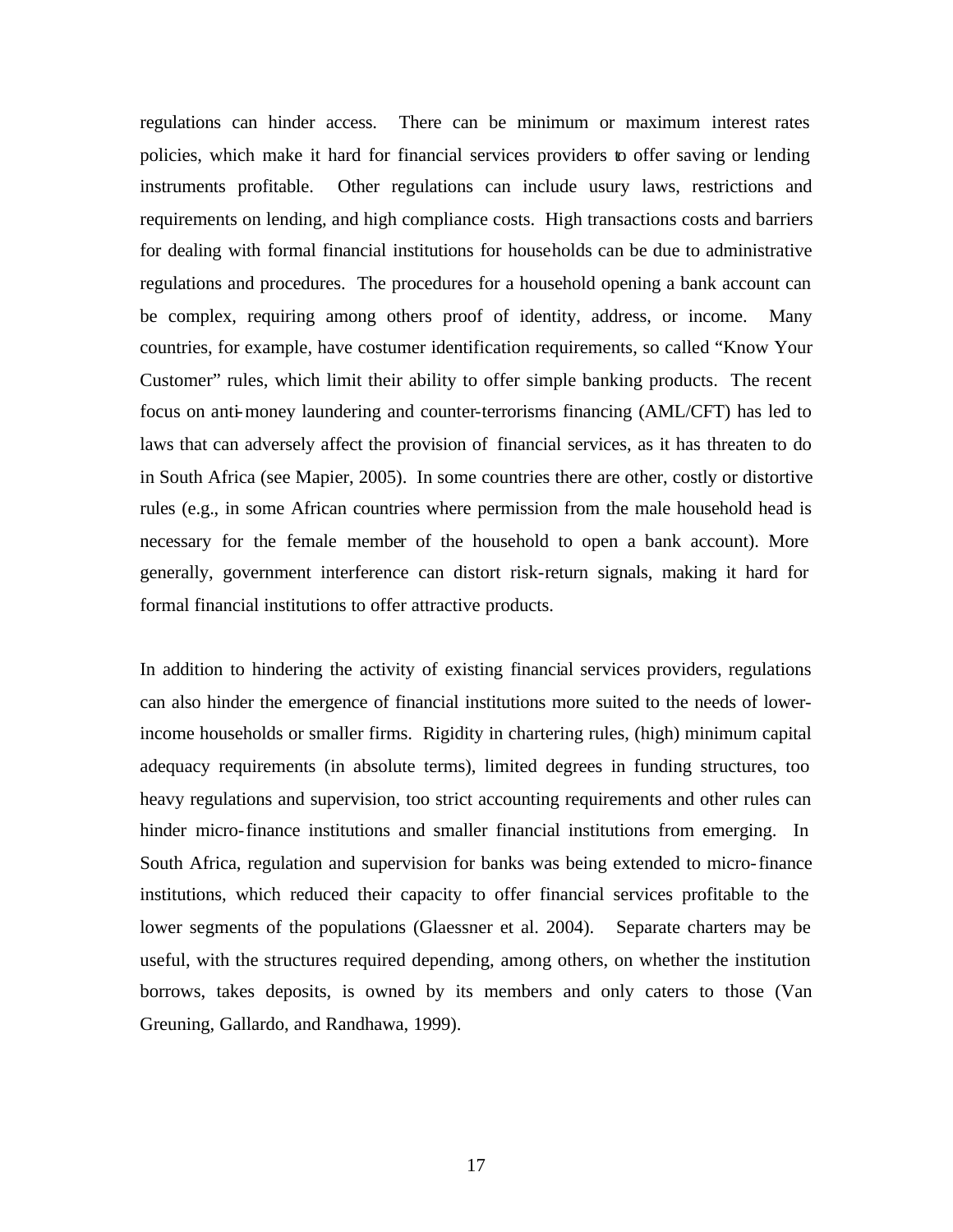With these and other regulatory and supervisory requirements tradeoffs arise, however, as the requirements are meant to serve other public policy purposes, such as financial stability and financial integrity. There are also tradeoffs in terms of facilitating the mainstreaming of micro-finance institutions. Jansson, Rosales and Westley (2004) argue, for example, that one does not want to create new and distinct institutional forms for microfinance unless: (a) there are several mature and well-managed nonprofit organizations ready to transform into such financial intermediarie s, and (b) the existing institutional forms— such as bank or finance company—are for all practical purposes unusable (due to high minimum capital requirements, for instance) or carry important operational restrictions (such as the inability to mobilize deposits).

There is consequently a need to evaluate the value of regulatory approaches from an overall welfare point of view. Although approaches have to strike the right balance, they can be adjusted to further enhance access. In many countries, for example, one needs to develop anti-predatory lending rather than usury laws which in the end hurt the small borrowers as they do not get access to credit at all, even at high interest rates. Also adopting "truth in lending" requirements to small scale lending, rather than the extensive small print type regulations many countries have, can be useful to ease access. Adapting regulations can furthermore mean facilitating multiple forms of financial services provision, e.g., not just "banks" that takes deposits. In many cases, it will involve considering savings mobilization separately from credit extensions. Many households are interested in savings and payments services only, not in credit services. It can be that these types of financial services provision require different forms of regulation and supervision. This mean, one might develop specific frameworks for micro-finance institutions and activities of commercial banks on small scale.

Finally, much of regulation is aimed at protecting savers and borrowers against misuse and risks, yet they may not be effective in developing countries given lack of supervisory capacity, independence and effective checks and balances while still ending up hindering access (see Barth, Caprio and Levine 2005). Consideration also needs to be given to educate people on the risks of (new) financial services and different types of financial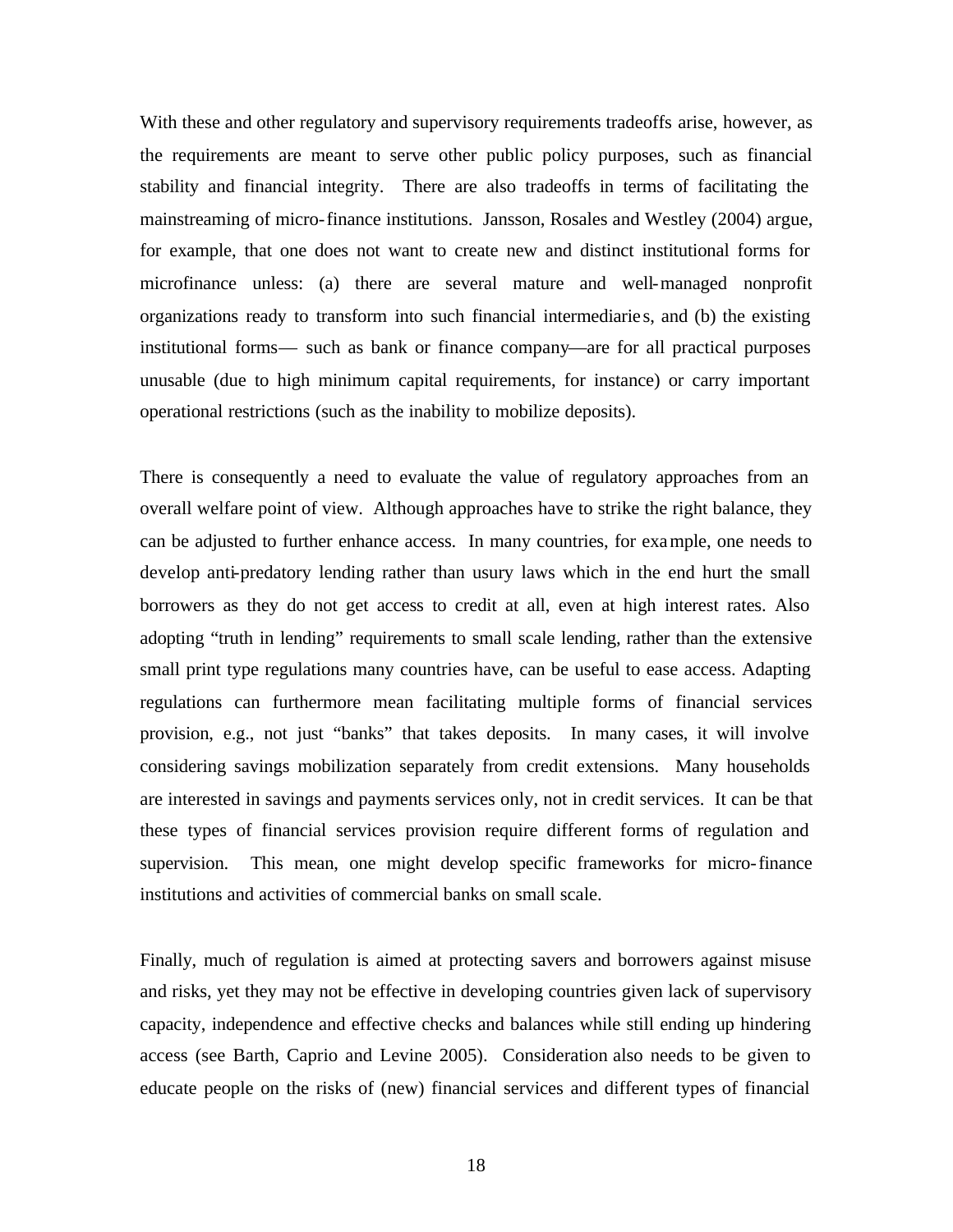services providers, such they themselves strike the right balance between risk and benefits. More generally, it will be necessary to increase financial literacy, as is actively being done in some countries. Best approaches in these areas, though, will vary greatly from country to country.

Areas where it is obvious that progress can be made in furthering access in many developing countries are institutional infrastructure improvements. Better legal, information, payments systems, distribution and other infrastructures are needed in many countries. The agendas of many governments, multilateral financial institutions and others are already aimed at this, but most of it will take time. Other policy steps can be useful to further access. The evidence of the main banking system suggests that one important way to enhance access is through improving competition in banking systems. This can be done often easier than improving the institutional environment. Also increasing competition and opening up can bring in (newer) technology and know-how.

Increased competition can be applied to all segments. One can, for example, allow smaller and non-bank financial institutions greater access to existing networks. In many countries, access to the payments system is limited to a club of large banks, or the pricing structure of access is such as to preclude smaller financial institutions from having effective access. Information sharing is restricted in many countries to incumbent banks and formal financial institutions. This and the limited existence of (private) credit bureaus in turn are hindering other financial institutions to provide financial services as evidence has shown (Miller, 2001). Few countries, for example, allow non-bank financial institutions and entities, such as department stores, access to bank information, thereby making it more difficult for these entities to provide financial services to lowincome households. Yet, from these non-financial institutions often lower-income people get their credit. In Mexico, for example, close to 50% of credit for those with no banking relationship comes from department stores (Solo, Caskey, and Durán, 2004).

Although some of these changes are technically relatively easy to adopt, the area of competition policy remains very complex, especially in small markets with little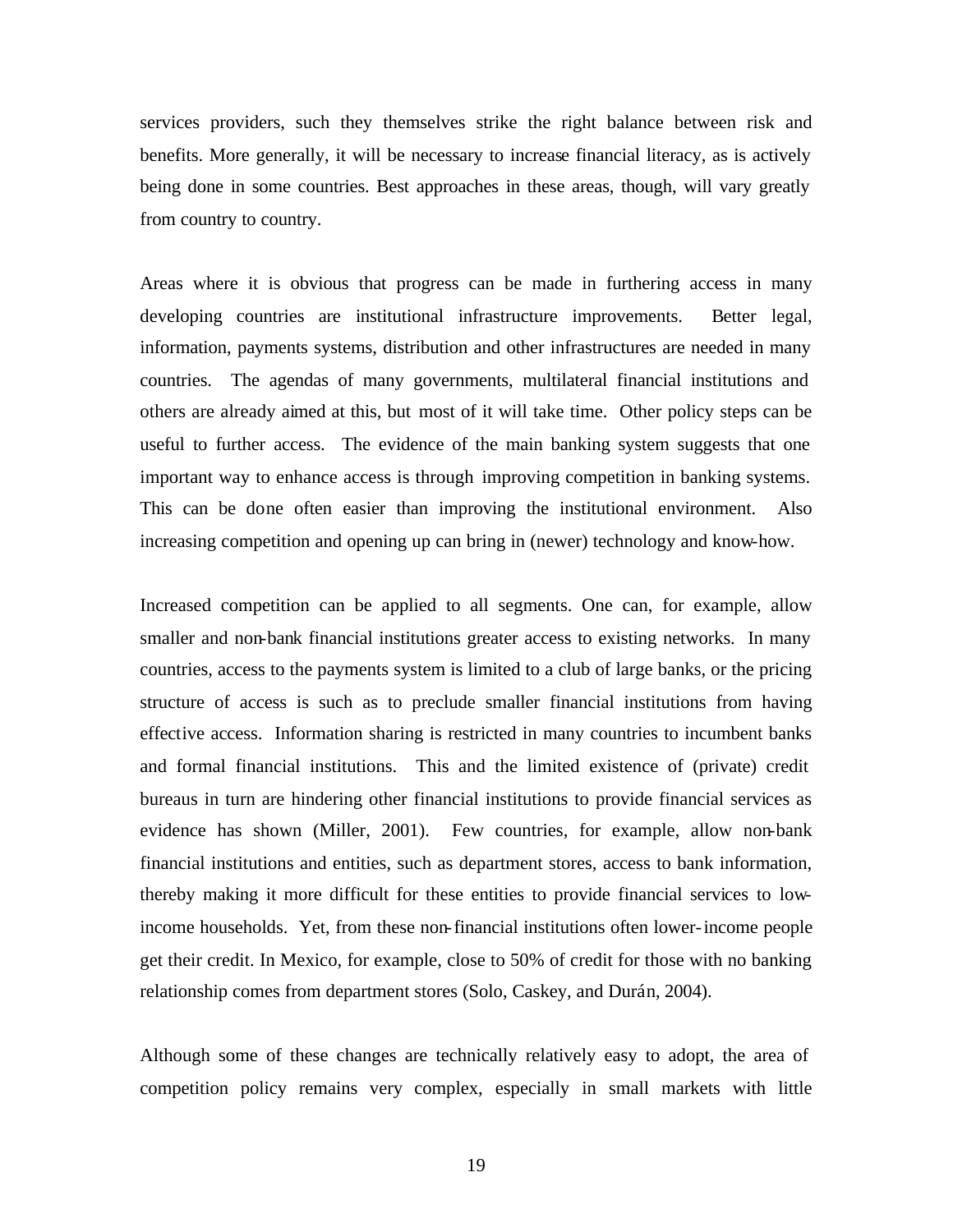institutional capacity. It requires establishing a credible competition agency, for which the institutional requirements are quite high. Furthermore, even in well-developed countries, questions arise on how to deal with the many network properties in financial services (access to the payments system, credit bureau, distribution networks, etc). Answers here are not obvious. One does not want to undermine the incentives for accurate information provision, for example, by opening up a credit bureau to any new party as that can undermine the incentive structure for entities to provide accurate information. Nor does one want to have financial institutions disclose all type of information as that can undermine their willingness to enter relationships with their clients out of fear that competitors take away the business.

In addition to the general view that competition can help with access, there is specific evidence that allowing greater entry by foreign banks can further enhance access. (General evidence on the effects of foreign bank entry is reviewed in Clarke et al. 2003). A study on borrowers' perceptions across 36 countries found that reported financing obstacles were lower in countries with high levels of foreign bank penetration (Clarke et al. 2004). The same study found strong evidence that even small enterprises benefited and no evidence that they were harmed by the presence of foreign banks. The channels appear to be both competitive pressures of foreign banks on the domestic banking system, forcing local banks to go downscale, as well as direct provision of financial services by foreign banks. A specific Latin America study found that foreign banks with small local presence do not appear to lend much to small businesses, but that large foreign banks in many cases surpass large domestic banks (Sanchez et al. 2002).

There are also plenty of case examples on the effects of foreign banks' entry. In Mongolia, a country with an income per capita of less than \$500 and a very rural based economy, after many years of operating deficits, loan losses, and a failed attempt at privatization, the government-owned Agricultural Bank of Mongolia ("Khan" Bank) was placed in receivership in 1999. In March 2003 HS Securities of Japan bought Khan Bank from the Government of Mongolia for \$6.85 million. Khan Bank now operates a network with 379 points of service throughout Mongolia, much greater than any of the other 16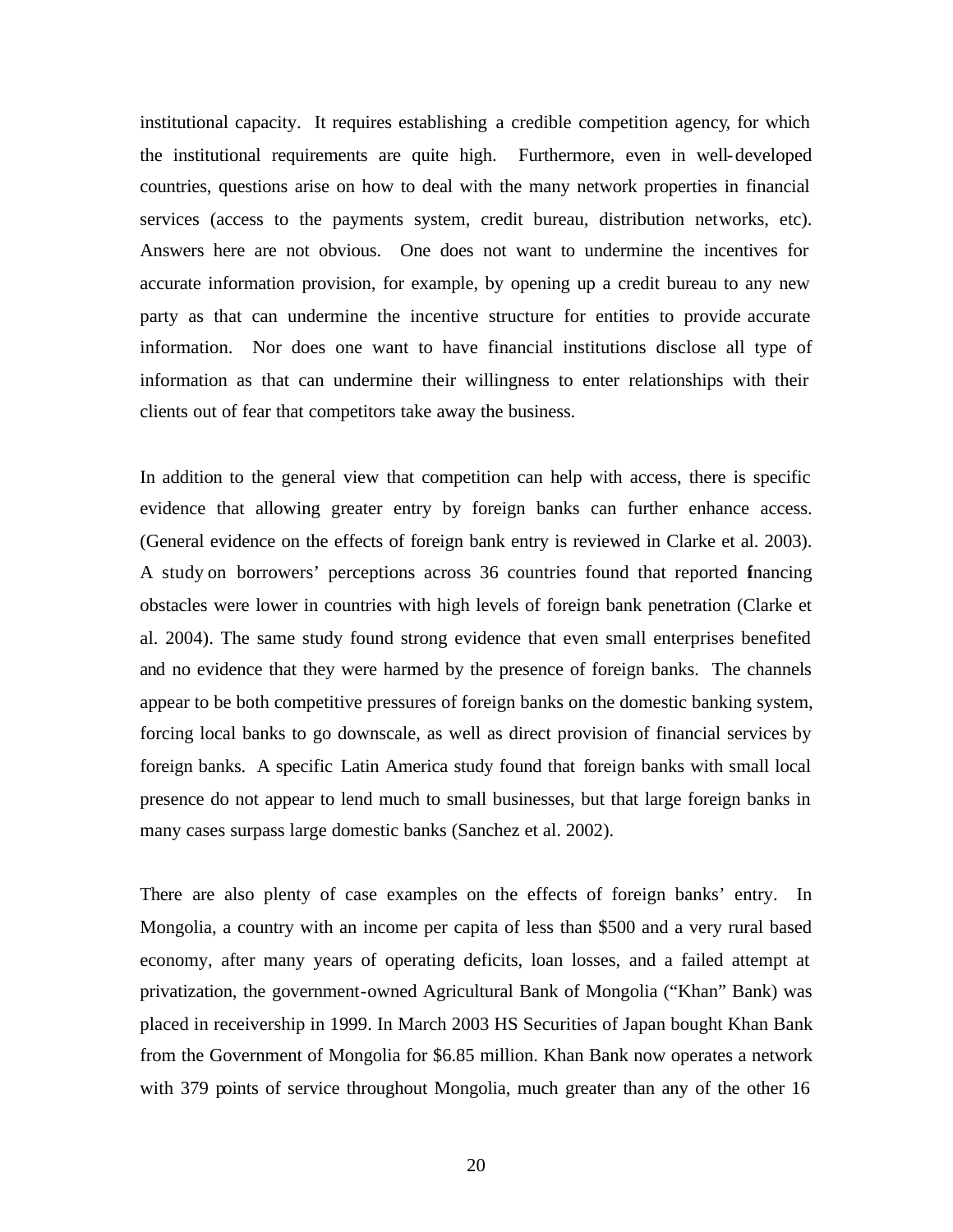banks operating in the country (and up from 269 when new management took office). One out of two Mongolian households today is a client of Khan Bank and it seems to continue to expand its branch network and services.

The effects of foreign banks entry are both direct and indirect. The direct effects include the direct provision of financial services mentioned above. The indirect effects include the effects of foreign banks on the overall banking system through greater financial stability and improved efficiency of financial intermediation, as reviewed by Clarke et al. (2003). These two effects can make the local banking environment more conducive to lending, including to the lower segments, and can put pressures on local banks to engage more in lending to lower segments as profitability in other segments, say in corporate sector lending, declines.

The impact of foreign competition in securities markets on access is less obvious. Globalization has meant that large firms have been accessing international financial markets. In some developing countries, domestic stock markets' liquidity has consequently been negatively affected, possibly hurting access to finance by smaller firms. At the same time, relaxing the financing constraints of large firms through access to international markets can help financing constraints of small firms since they indirectly benefit, such as through trade-credit type of arrangements. On net, it is not clear yet whether small firms lose or gain from globalization and increased competition in securities markets.

#### **Role of technological improvements**

Besides the removal of barriers and improvements in the institutional environment a number of recent country experiences have shown that by some specific interventions access can be enhanced. In India, for example, discussions are underway to use existing networks (e.g., the postal system) to allow the delivery of new financial services by many other, public and private providers. The idea is that the technology and information backbone of existing public or other networks need not be exclusively limited to one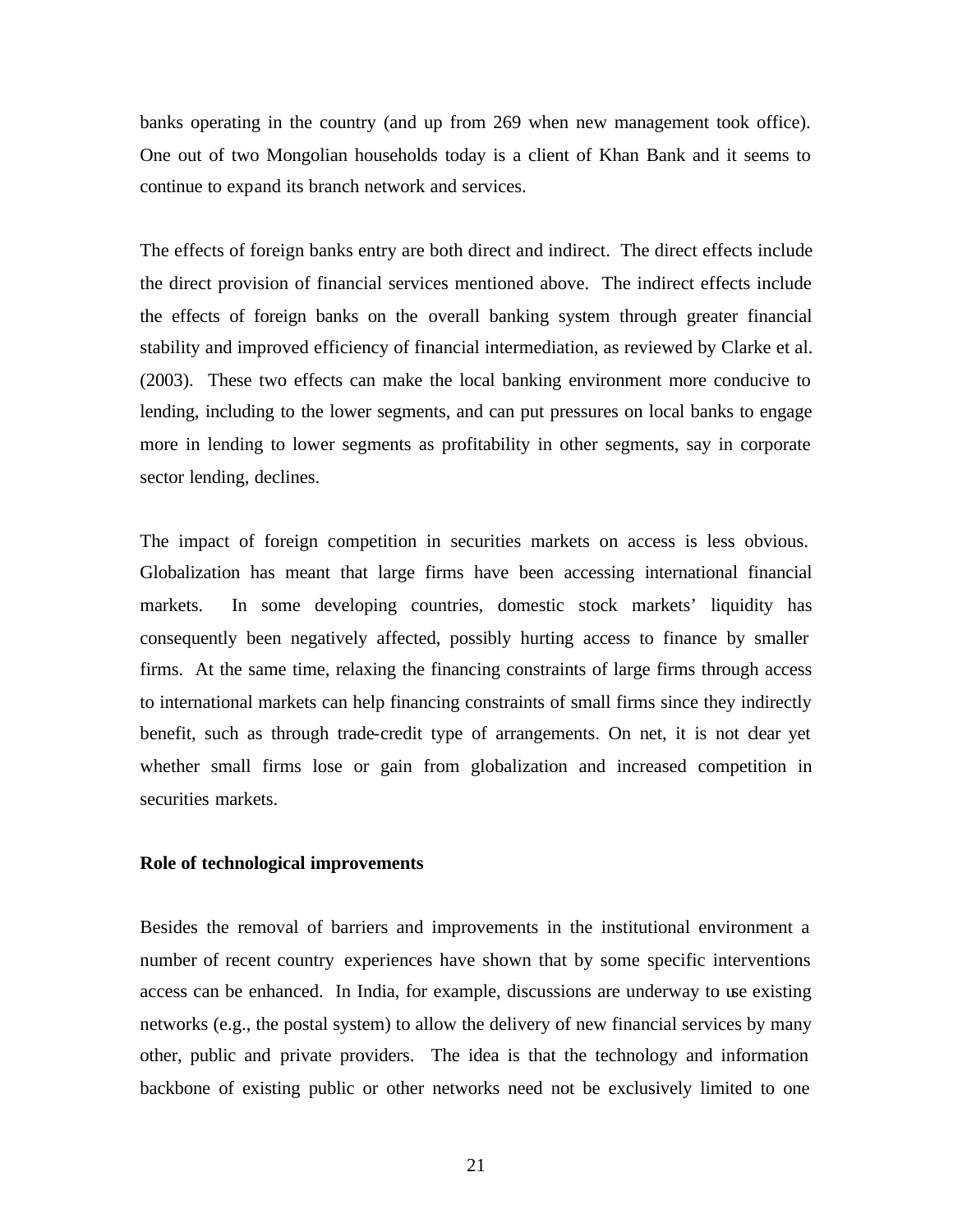entity. There is little reason, for example, why not to allow multiple financial services providers to offer their products using the same distribution network and in the same outlets. Many countries have large networks of post offices already connected and one could envision, for example, an electronic "kiosk" in every post-office where various financial institutions can offer their services online with the costumers to choose. In the post offices in South Africa, using electronic-finance services, a platform in being developed to allow costumers to apply for loans from any bank. Another model is Brazil, where the post office is present in 1,738 out of more than 5,000 municipalities without a bank outlet. Here the government auctioned the exclusive right to distribute financial services through post offices in 2001 and a large private bank was the winner. Although this may quickly improve the quality of services, it does, however, carry some risks of local monopolies.

New technology, including the internet, smart cards, and the use of mobile phones can in general help broaden access (see BIS, 2004, for a general overview of e-finance developments). On one end of the income spectrum, in Vienna, payments for parking fees and in Finland payments at vending machines can be made by mobile phone. In many developed countries, mobile payments can now be made through voice access, text messaging (SMS) or WAP (as a gateway to the internet). Another arrangement in developed countries allows customers to pay using the prepaid value stored on their mobile phone or to pay ex post, where payments for goods or services are placed as additional items on the customer's phone bill. Use of mobile phones for financial services provision might also facilitate access in lower-income, developing countries as mobile phones are often more widespread than fixed lines and can have a lower threshold for users than banks.

In some developing and transition countries, banks have offered pre-paid cards (Bolivia, Brazil, China, Ghana, India, Lithuania, Malawi, Malaysia, Mexico, Nigeria, the Philippines, Russia, Turkey and Venezuela). The use of pre-paid cards can facilitate payment services for low-income households. Often though, this will need regulatory changes, as when pre-paid cards are considered deposit instruments and fall under some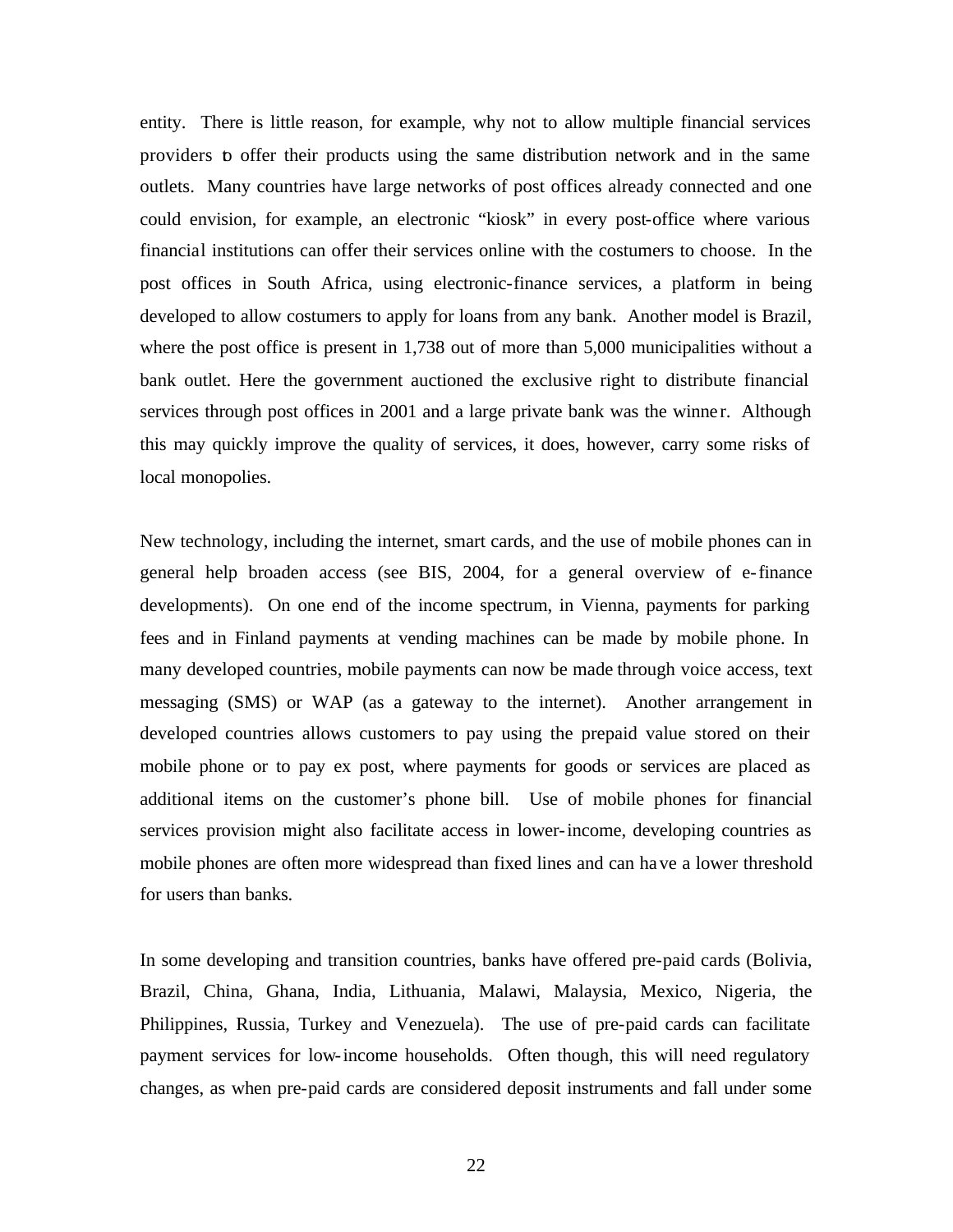form of banking regulation. Technology can help in other ways. In Uganda, over the past two years, Hewlett-Packard and others active in the microfinance industry have been working to increase the scale of microfinance. The team has developed, tested and is implementing a remote transaction system using handheld devices, which capture transaction data and use a GSM network to transmit this back to a head office server and, in turn, management information system. Hand-held tools are being used more generally by several micro-finance institutions to provide on the spot loan applications and approvals (see Microsave.org for other examples).

In Mexico, there have been innovative ways of trade finance using reverse factoring. The program developed by Nafin, a government development bank, allows many small suppliers to use their receivables from large credit-worthy buyers, including foreign MNCs, to receive working capital financing, effectively transferring their creditworthiness to allow small firms to access more and cheaper financing. What makes Nafin special is that it operates an internet-based platform, providing on-line services, reducing costs, increasing transparency and improving security. In the short-run, there is a subsidization of overhead costs, but by lowering costs for SME working capital, it expects to generate more business and become sustainable (see further Klapper, 2004).

Paulson and McAndrews (1998) provide a case study of how Standard Bank of South Africa tried a new ways of addressing an un-banked population. Already a decade ago, in 1993, Standard Bank set up E-Bank. It was a simple savings product offering card-only access, but supported by dedicated staff speaking a mix of relevant local languages and operating out of dedicated outlets to help overcome problems of illiteracy and concerns about security in a high crime environment. It had high start-up costs, but provided financial services to a low-income segment. Since then E-bank has been absorbed in the bank's more general provision of financial services to low-income households.

These are examples of some specific market approaches and government interventions that can further enhance access. Many other examples like these exist. More generally, there is much emphasis recently on facilitating the mainstreaming of micro-finance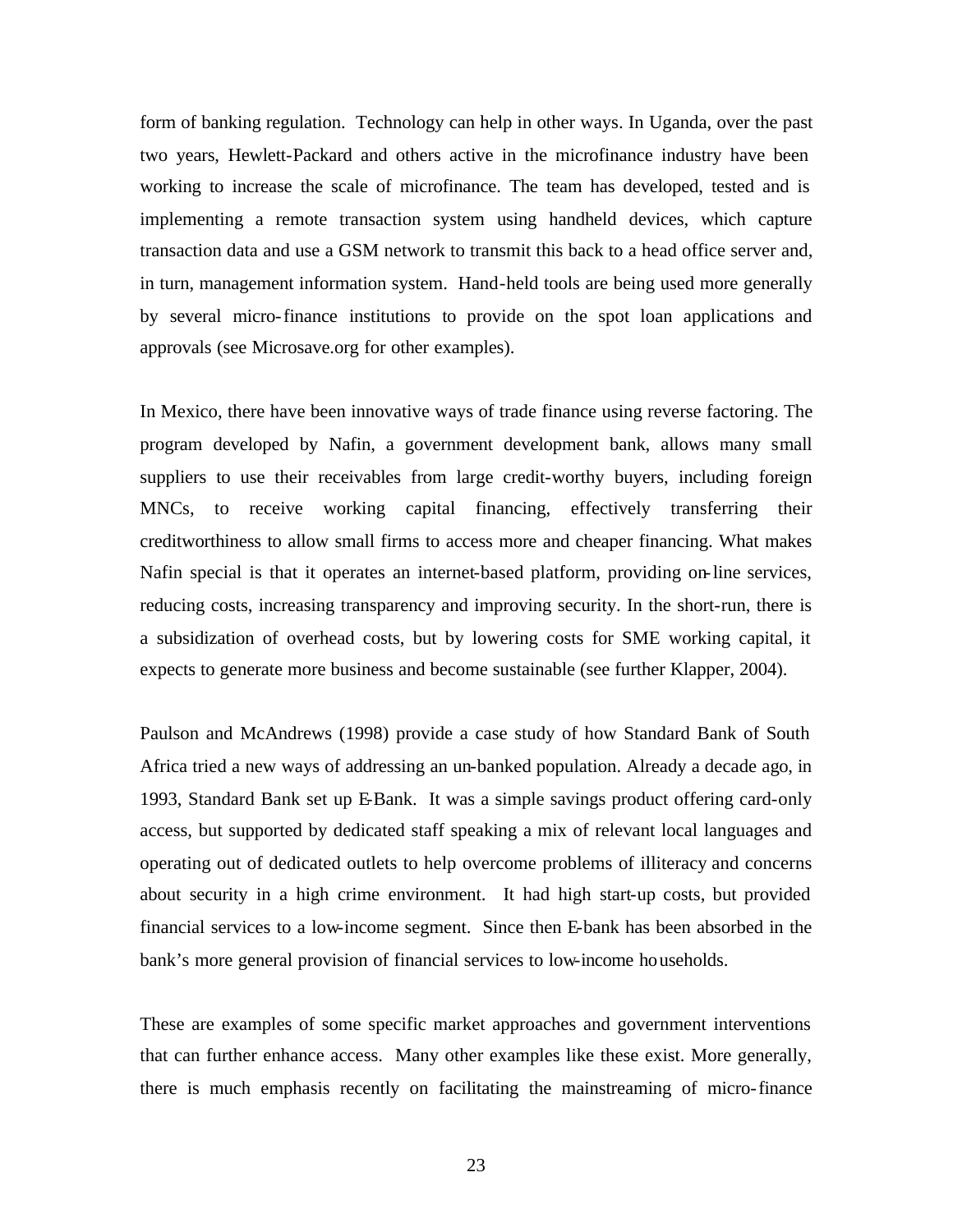institutions and the scaling up of new initiatives on access. These initiatives can be done by specific interventions, as the above examples and work underway in India (see Basu et al. 2004, and Ananth and Mor, 2005) and other places shows, but how to generalize is still a lesson to be drawn.

#### **Government interventions to broaden access**

Universal usage, as will be clear by now, should not necessarily be a public policy goal and trying to broaden access too forcefully raises some concerns. Access to credit may be a further problem when it leads to impoverishing indebtedness as poor can overborrow, often at unfavorable terms. More generally, the fact that the poor and disenfranchised lack access may be more a problem of poverty than a problem of access. Although data are weak and do not allow one to make a definitive assessments, the share of those with potential "bankable" demand for financial services but no access in poorer developing economies may well be similar to the share of exclusion in richer advanced industrial economies. Since there is evidence that access rises with per capita income and wealth, although with complex causality links, arguably the focus should primarily be on poverty-reducing growth and programs to enhance overall inclusion (jobs, education, social participation), with greater access to financial services to follow as corollary. And, even where there is a case to try to extend financial services provision to a larger segment, it can be that the costs of general, public or public-induced provision may outweigh its benefits.

Broader public interventions can nevertheless be useful in some cases, but will need to be carefully introduced. Given political economy factors, broadening access may not relax credit and savings constraints, when there is a selection bias, i.e., those households or firms with good prospects anyway apply for credit. Subsidies cannot only distort markets, but evidence is mounting that subsidies are captured by the relatively well off, which often already have access. Priority lending requirements are neither the solution, but rather can also divert resources away from the lowest segments, often towards the less needed. Furthermore, there may not be any additionality, as clients that have access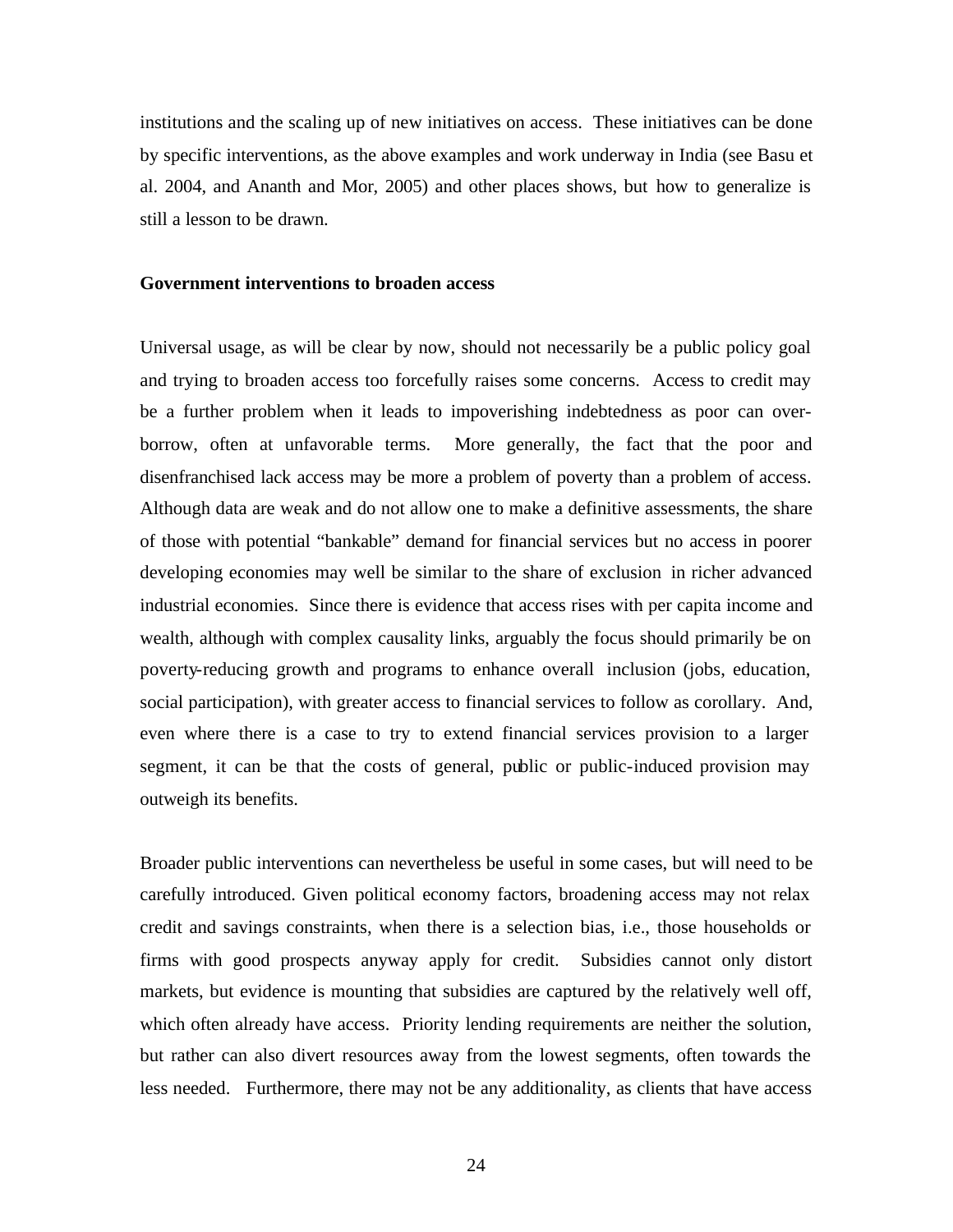already move to new providers that are being subsidized. For example, much of emphasis on improving the supply of housing finance (by providing tax breaks, requiring minimum lending shares for commercial banks or establishing specialized financial institutions that rely on implicit government support) ends up being a subsidy for the middle-class. In Brazil, for example, the cost of the housing finance program is one of the many factors behind the general high financial intermediation spreads, hurting borrowers and depositors through higher lending rates and lower deposit rates, presumably especially those less well off. Enhancing access can then in the end hurt those truly needed as the costs are borne by all.

Another example relates to micro-finance institutions. Much emphasis has been given by donors and others, including multilateral financial institutions, to micro-finance institutions, including by providing subsidies for setting up institutions (sometimes also with providing subsidies for the continued costs of operating, but that has become less accepted in recent years). These forms of subsidies can already work perversely as they can lead to higher subsequent spreads to recover the fixed costs (Hoff and Stiglitz, 1998). There is thus a need to keep the direct and indirect subsidies minimal and for any program costs and risks co-sharing with the private sector is key as a (partial) market test.

There is some evidence that the demand for and supply of financial services may be stimulated in other, less costly ways. Many employers prefer to deposit their payroll and wages electronically, and would be willing to stimulate usage of formal bank services by providing some form of subsidy (for example, facilitating branching within the premises, encouraging the establishment of a credit union, or facilitating private savings schemes). Governments can also do this. They can, for example, try to make social security, tax and other individual-oriented payments in such a way so as to encourage more bank access, among others, by making them largely electronically.

In 1999, the US Treasury Department, for example, initiated a program to pay all federal benefit payments, such as social security benefits, by Electronic Transfer Accounts (ETAs). One impediment was the large number of benefit recipients without bank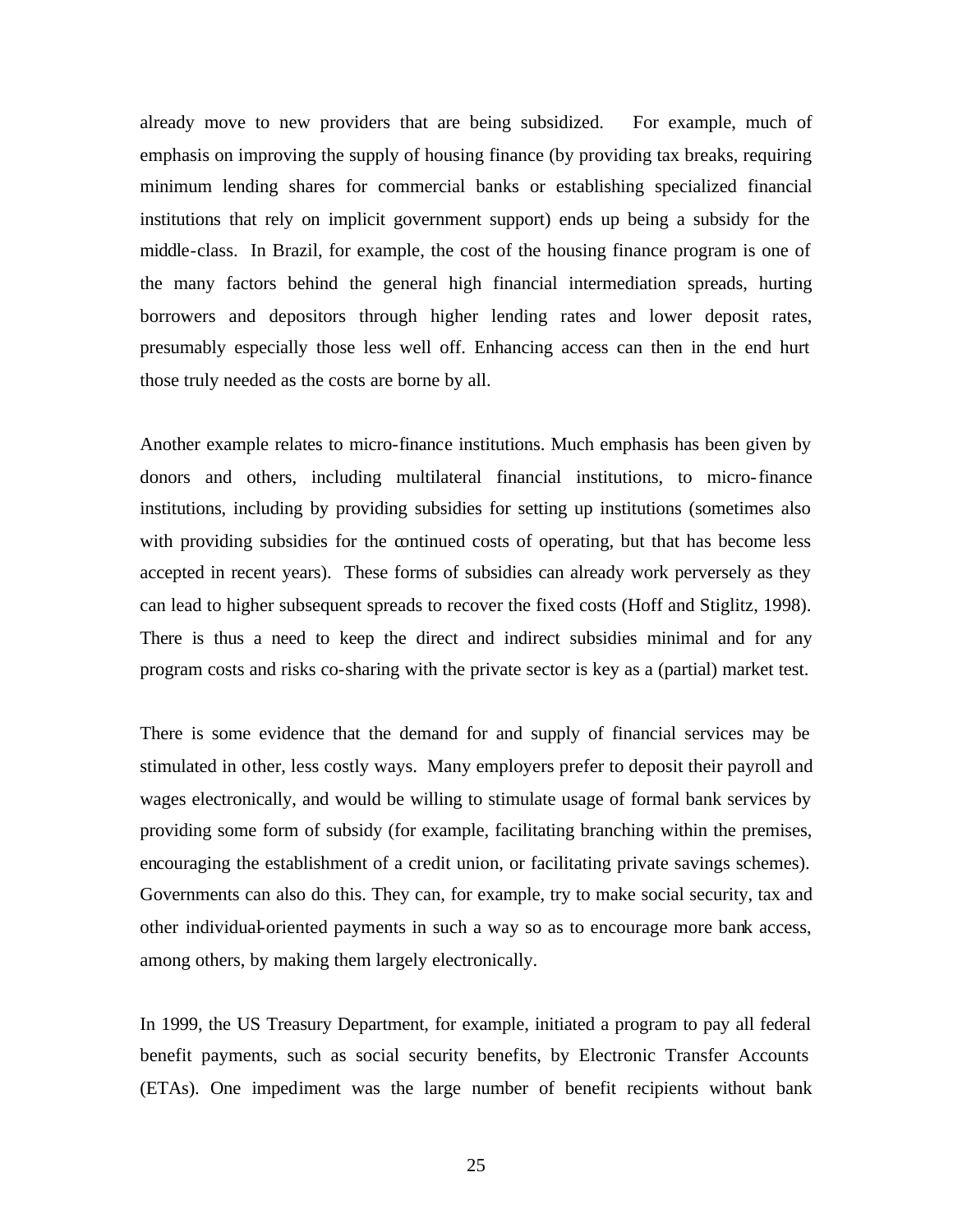accounts, whom cashed their checks instead of depositing them in a bank account. Using subsidies, banks were encouraged to open bank accounts and recipients were encouraged to switch to electronic payments. The Treasury offered to pay banks \$12.60 for each ETA account they established for benefit recipients, and the Treasury specified a minimum set of characteristics that these accounts must meet (the accounts could not cost account owners more than \$3 a month and they could not levy a fee for electronic deposits coming in). The switch would benefit the government as supplier (lower costs), but in the end could also help the recipient by giving him access to financial services. In the end, the take-up was less than expected, suggesting again that lack of access to financial services is part of a broader issue of social exclusion. Similar experiences exist with encouraging taxes payments and returns to be made electronically, where the usage is often concentrated among those already having access and otherwise better off.

Besides these methods, there are other options open for governments to stimulate access for households to banking and other basic financial services. For one, the regulatory system can be used to direct, although not mandate banks to address the problem. This is what might be described as the Community Reinvestment Act (RCA) model used in the US. Second, authorities can mandate all banks to provide minimum banking services ("basic accounts") for otherwise excluded segments of the market. Third, governments can rely on banks with a social commitment (in the legal form of either public banks, cooperatives, foundations, the postal network or proximity banks such as local savings banks) offering very restricted retail services. Each of these approaches has its advantages and disadvantages.<sup>6</sup>

The US Community Reinvestment Act (CRA) enacted by the US Congress in 1977 and revised in 1995 aims to improve financial access. It aims to help meet the credit requirements of the communities in which banks operate, including low to moderate income neighborhoods. Each bank is rated every three years as to the bank's performance in making loans to low- and moderate-income people (rather than for its process for complying with CRA), allowing the general public to apply pressures for non-

 $\overline{a}$ 

 $6$  The following sections draw extensively on Peachy and Roe, 2004.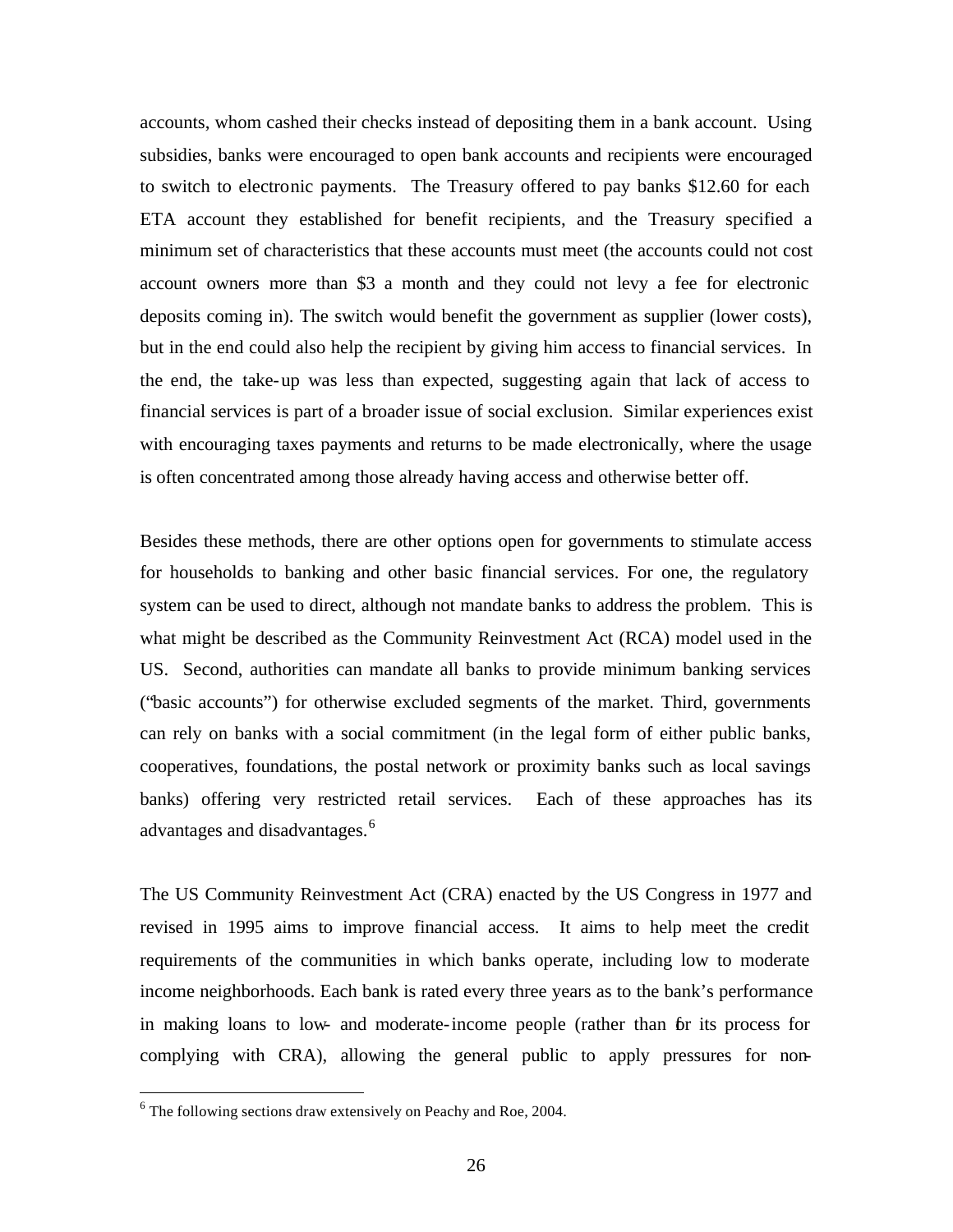compliance. Ratings focus on the areas of lending, services and investment, with lending carrying greater weight than the others. Claims for its success are contested but with neither side establishing a strong position; still a sign of success is that it has existed for a long time. The CRA model is very specific model though, not followed elsewhere, which suggest its replicability is limited. The CRA should moreover not be seen in isolation.

The UK, France, Sweden and Ireland, among others, have tried by legal means to broaden access. In France, for example, anyone seeking to open an account, but rejected by a bank, can contact the Bank of France who will provide a named bank (often the post bank) that will then be obligated to open an account for that person. In some other countries, postal banks (often government owned) have been given the task to provide basic cash and banking services. There is little review of the experiences with these schemes, though, as to their effects and efficiency. The experience with "proximity" banks is reviewed by Peach and Roe (2004) and some support is found for a positive effect on access of a greater presence of such banks. Also, credit unions and other nonfor-profit financial institutions can make a difference in access.

The experiences with credit extensions, especially for SMEs, are extensive, in both developed and developing countries, suggesting that there has been a large public need to provide these forms. The efficacy of these interventions is much more doubtful, however (a general review of credit lines is World Bank, 2004; Caprio and Demirguc-Kunt 1997 provide some empirical evidence on subsidies and review gene ral experiences). The means to distribute credit to these groups are generally distortive, often credit does not reach the intended target group but rather the well-connected, and institutional development is undermined, as banks do not develop their credit analysis skills. The case for direct and indirect intervention in access to credit is therefore less clear than for access to basic savings, payments and transaction services.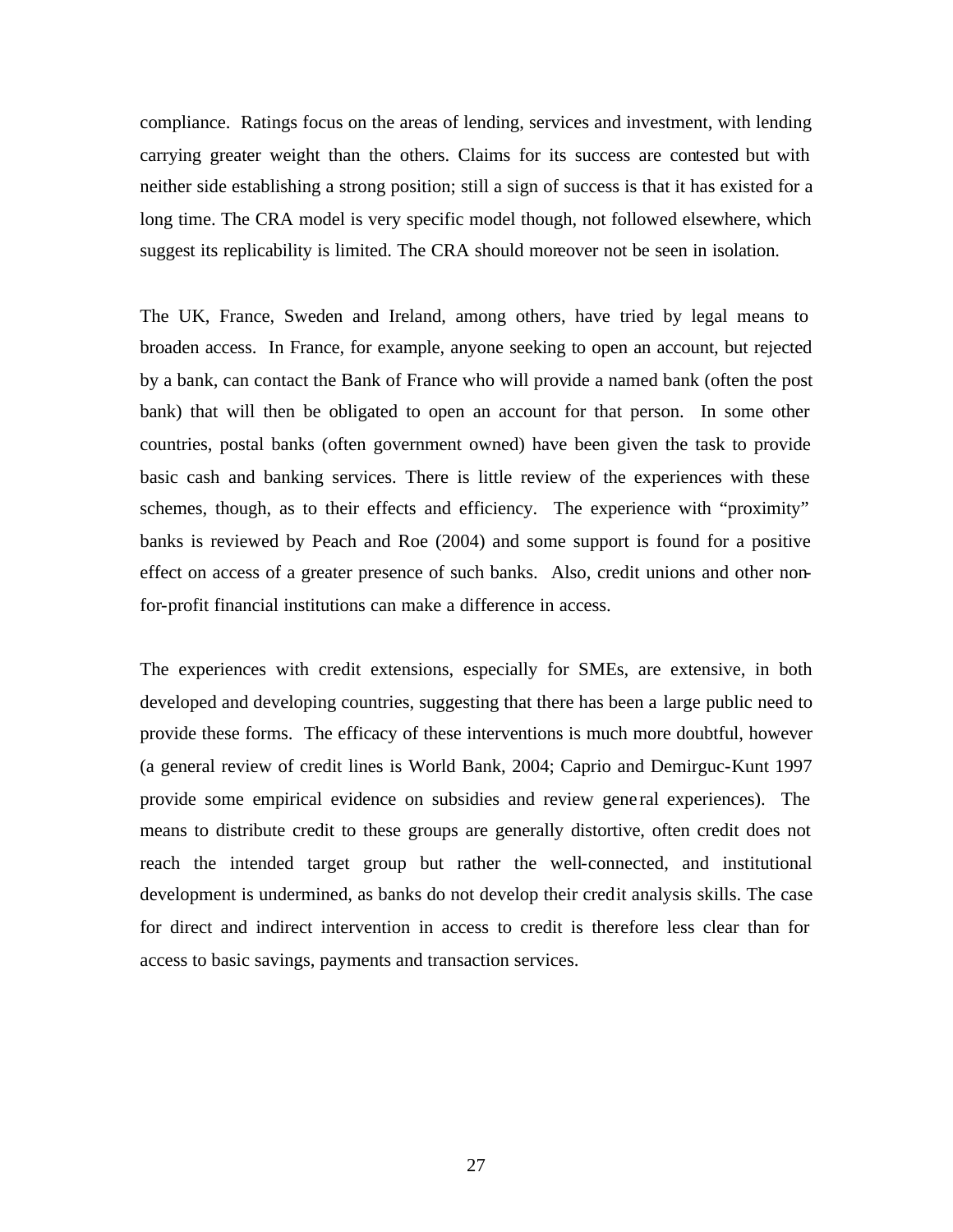#### **Conclusions**

Over the last decade, finance has been recognized as an important driver of economic growth. More recently, access to financial services has been recognized as an important aspect of development and more emphasis is given to extending financial services to lowincome household segments. Although still early in the analysis, there is some evidence that access is improving. On the household side, there are some data on the use of microfinance that suggest there has been an expansion of access for households. Data here have to be interpreted carefully as increases may represent a better coverage over time, rather than an expansion. There is also evidence in terms of more main-streaming of access by commercial banks as competition forces and technology allow them to go to the lower segments. Examples in developing countries are ICICI bank, SHG Bank Linkage and South African banks that have made it a priority to reach out to lower segments.

For firms, the evidence on access to credit is more mixed. It appears to be increasing in some countries, but mostly in consumer finance forms, less so on the SME credit side. Some have argued that recent trends in banking systems may have adverse consequences. Consolidation of the banking system in many countries increases the distance between borrower and lender, making lending more based on hard information and reducing the role of relationship lending which can be especially useful for new and small firms. Yet, part of this increased consolidation is the consequence of increased competition, which in general helps to increase access. Indeed, while there is cross-country evidence that more concentrated banking systems could increase financing obstacles, this is more so if the system is not competitive and dominated by public banks.

But more definite interpretation on factors affecting access will have to wait for better data on access. This will require some national and international actions to develop more comparable data on access. Data on access will have to come from different sources: providers of financial services provision (using national statistics and financial institutions), users of financial services (on the basis of surveys), and from experts (to identify constraints). Each of these data sources has its tradeoffs, so simultaneous actions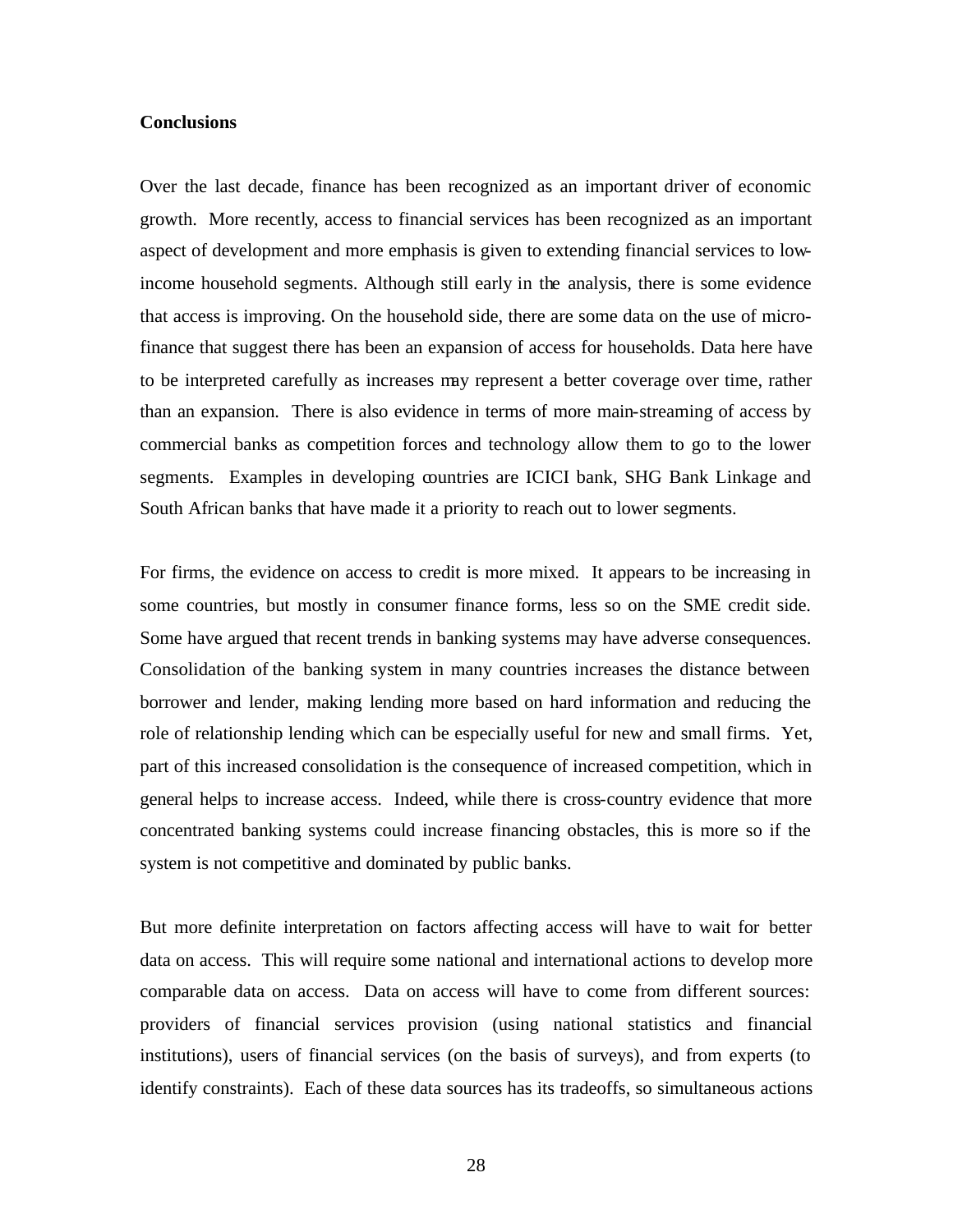will be needed, but without good data, little progress can be made in terms of policy recommendations.

With better data, benchmarking systems (across and over time) and more analysis on what is driving access will be possible. Furthermore, analysis of the success of different models, with possibly more controlled "experiments" and rigorous evaluations of (lack of) success is needed. This type of analysis will help both private financial institutions deliver financial services profitably as well as guide national and global policy interventions. It might also be useful for international and national agencies to develop "models" on various aspects of access, i.e., advice on regulations of micro-finance institutions and their activities; and rules for some aspects such as consumer protection and Know Thy Customer rules; and guidance on the best data to collect, and who and how to collect data.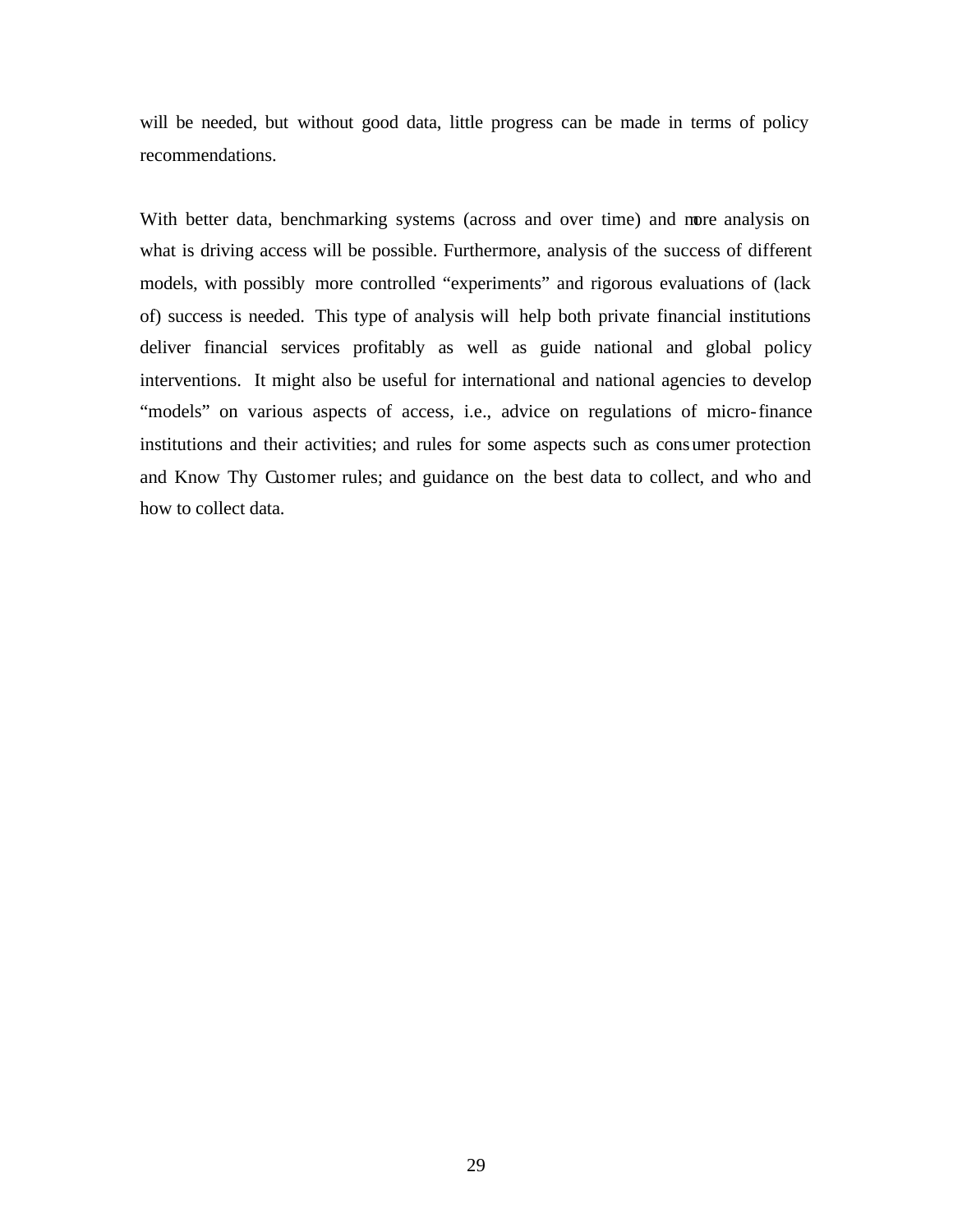#### **References**

- Ananth, Bindu and Nachklet Mor. 2005. Financial Services Case Study: India, Paper presented at the Fifth Services Experts Meeting on Universal Access, Paris, February 3-4, 2005, organized by the OECD and the World Bank.
- Barth, James, Gerard Caprio Jr. and Ross Levine. 2005. *Rethinking Bank Regulation and Supervision: Till Angels Govern*. Forthcoming, World Bank, Cambridge University Press.
- Basu, Priya and others. 2004. Scaling-up Access to Finance for India's Rural Poor. World Bank. Draft Report.
- Beck, Thorsten and Augusto de la Torre. 2005. Broadening Access to Financial Services: Risks and Costs, Powerpoint presentation, World Bank, Washington, D.C.
- Beck, Thorsten, Asli Demirguç-Kunt and Ross Levine. 2004a. Finance and Poverty: Cross-Country Evidence. World Bank Policy Research Working Paper 3338.
- Beck, Thorsten, Asli Demirguç-Kunt and Ross Levine. 2004b. SMEs, Growth, and Poverty: Cross-Country Evidence, World Bank Policy Research Working Paper.
- Beck, Thorsten, Asli Demirgüç-Kunt, and Vojislav Maksimovic. 2005. Financial and Legal Constraints to Firm Growth: Does Firm Size Matter? *Journal of Finance,*  60, February, pp. 137-177.
- Berger, A.N., and D.B. Humphrey. 1997. Efficiency of financial institutions: international survey and directions for future research, *European Journal of Operational Research* 98, 175-212.
- Berger, Allen and Greg Udell. 2004. A More Complete Conceptual Framework for SME Financing, Federal Reserve Board of Governors, Washington, D.C.
- BIS. 2004. Survey of developments in electronic money and internet and mobile payments. Information on current and new innovative products. Consultative Report, Bank for International Settlements, Basle, Switzerland.
- Bodie, Zvi, and Robert Merton. 1995. A Conceptual Framework of Analyzing the Financial Environment. In Dwight B. Crane, Zvi Bodie, Kenneth A. Froot, Andre F. Perold, and Robert C. Merton (eds), *The Global Financial System: A Functional Perspective.* Boston: Harvard Business School Press.
- Caprio, Gerard Jr. and Asli Demirgüç-Kunt. 1997. The Role of Longer-Term Finance: Theory and Evidence, World Bank working paper, 1746.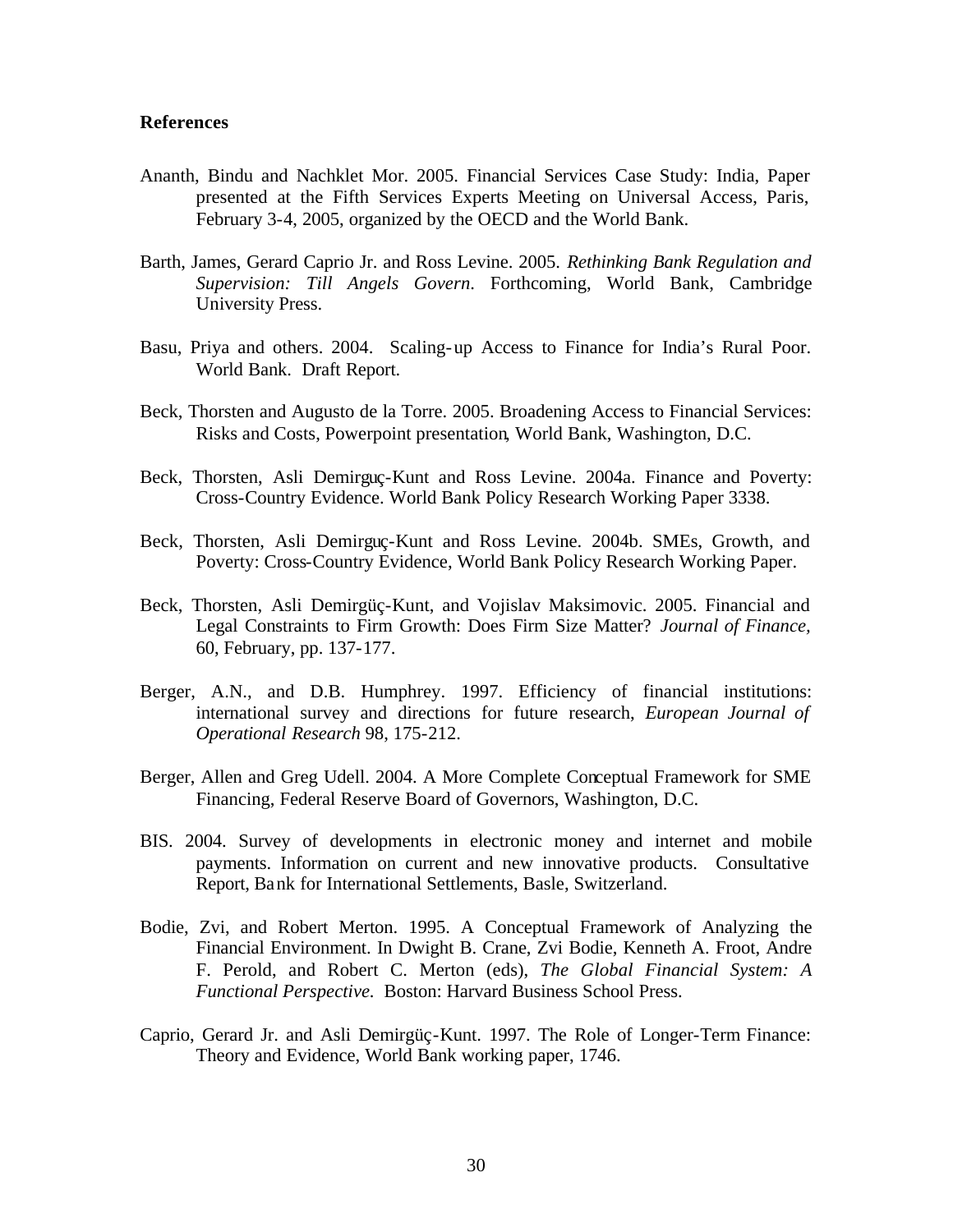- Caskey, J. P., C. Ruiz Durán and T. M. Solo. 2004. The Unbanked in Mexico and the United States, unpublished, World Bank, Washington, D.C.
- Claessens, Stijn and Enrico Perotti. 2005. The links between finance and inequality: channels and evidence, background paper for the 2005 World Development Report, World Bank, University of Amsterdam.
- Clarke, George, Lixin Colin Xu, Heng-fu Zou. 2002. Finance and income inequality: test of alternative theories. World Bank, June.
- Clarke, George, Robert Cull, Maria Soledad Martinez Peria, and Susana M. Sánchez. 2003. Foreign Bank Entry: Experience, Implications for Developing Economies, and Agenda for Further Research, *World Bank Research Observer*, 18: 25-59.
- Clarke, George, Robert Cull, and Maria Soledad Martinez Peria. 2001. Does Foreign Bank Penetration Reduce Access to Credit in Developing Countries? Evidence from Asking Borrowers, World Bank working paper 2716.
- De la Torre, Augusto and Segio Schmukler, 2005, Innovative Experiences in Access to Finance: Market Friendly Roles for the Visible Hand, Latin America Regional Studies Series, World Bank.
- Demirgüç-Kunt, Asli and Ross Levine (Eds.). 2001. *Financial Structure and Economic Growth: A Cross-Country Comparison of Banks*, Markets, and Development, Cambridge, MA: MIT Press.
- Demirgüç-Kunt, Asli and Vojislav Maksimovic. 1998. Law, Finance and Firm Growth, *Journal of Finance*, Vol. 53, No. 6, 2107-2137.
- Francisco, Manuela and Anjali Kumar. 2004. Enterprise Size, Financing Patterns and Credit Constraints in Brazil Analysis of Data from the Investment Climate Assessment Survey, September 24, World Bank.
- Genesis Analytics. 2004. A Survey of the SADC Region: South African Financial Institutions, Regional Policies and Issues of Access. mimeo.
- Glaessner, Thomas, Nagavelli Anamali, Stijn Claessens, Karen Furst, Daniela Klingebiel, Leora Klapper, and Robert Schware. 2004. South Africa: Technology and Access to Financial Services: Lessons from Experience, mimeo, Washington, D.C.: The World Bank.
- Halac, Marina and Sergio L. Schmukler. 2004. Distributional Effects of Crises: The Financial Channel, World Bank, Working Paper 3173.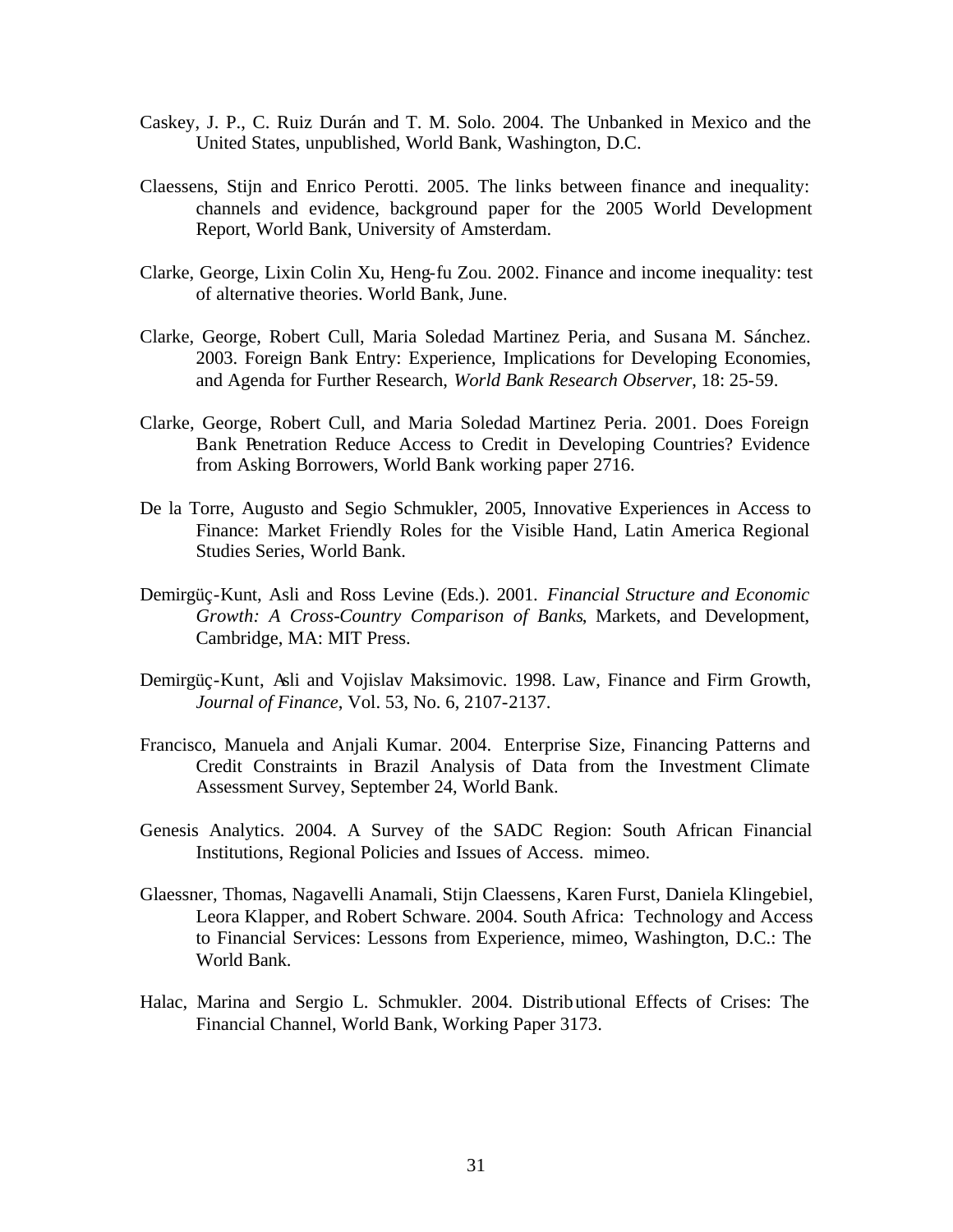- Hanson, James, Patrick Honohan and Giovanni Majnoni. 2003. *Globalization and National Financial Systems*, Oxford University Press and World Bank, Oxford and Washington, D.C.
- Hoff, Karla and Joseph E. Stiglitz. 1998. Moneylenders and Bankers: Price-increasing Subsidies in a Monopolistically Competitive Market. *Journal of Development Economics* 55: 485-518.
- Honohan, Patrick. 2004a. Financial Development, Growth and Poverty: How Close Are the Links? World Bank Policy Research Working Paper 3203, also in Charles Goodhart, ed. *Financial Development and Economic Growth: Explaining the Links*. London: Palgrave.
- Honohan, Patrick. 2004b. Financial sector Policy and the Poor: Selected Findings and Issues, Working Paper No. 43. Washington, D.C.: The World Bank.
- Honohan, Patrick. 2004c. Data On Microfinance And Access: Thinking About What Is Available And What Is Needed, mimeo, Washington, D.C.: The World Bank.
- IMF and World Bank. 2004. *Global Monitoring Report*: *Polices and Actions for Achieving the Millennium Development Goals and Related Outcomes*, Washington, D.C.
- Jansson, Tor, Ramón Rosales, and Glenn D. Westley. 2004. Principles and Practices for Regulating and Supervising Microfinance, Inter-American Development Bank, Washington, D.C.
- Kempson, Elaine, Claire Whyley, John Caskey and Sharon Collard. 2000. In or out? Financial Exclusion: A Literature and Research Review. London: Financial Services Authority.
- King, R. G. and R. Levine. 1993. Finance and Growth: Schumpeter Might be Right, *Quarterly Journal of Economics*, 108(3), pp717-738.
- Klapper, Leora. 2004. The Role of Reverse Factoring in Supplier Financing of Small and Medium Sized Enterprises, Mimeo, World Bank.
- Kumar, Anjali, Thorsten Beck, Cristine Campos and Soumya Chattopadhyay. 2004. Assessing Financial Access in Brazil. World Bank.
- Levine, Ross. 2005. Finance and growth: Theory, evidence, and mechanisms, In *Handbook of Economic Growth*. Eds. P. Aghion and S. Durlauf, Amsterdam: North-Holland Elsevier Publishers, forthcoming.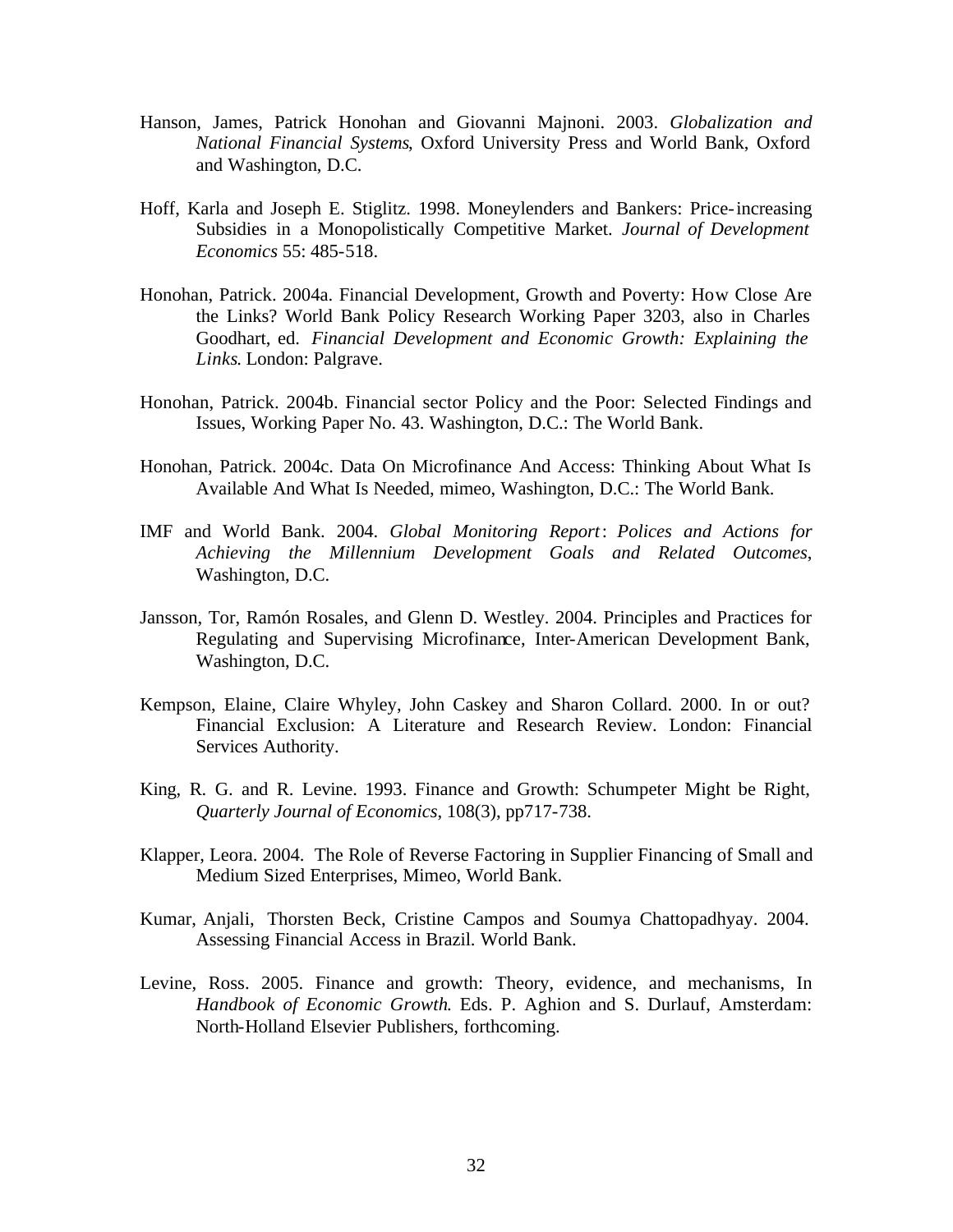- Manuelyan-Atinc, Tamar, and Walton, Michael. 1998. From Economic Crisis to Social Crisis, chapter 5 in: *East Asia: The Road to Recovery* (Washington, D.C.: The World Bank).
- Miller, Margaret. 2001. *Credit Reporting Systems and the International Economy*, MIT Press, Cambridge, Massachusetts.
- Morduch, Jonathan. 1999. The Microfinance Promise. *Journal of Economic Literature*, 37(4): 1569–1614.
- Morduch, Jonathan. 2003. Microinsurance: The Next Revolution? New York University. mimeo.
- Morduch, J. and B. Hayley. 2002. Analysis of the Effects of Microfinance on Poverty Reduction, NYU Wagner Working Paper No. 1014.
- Napier, Mark. 2005. Provision of Financial Services in South Africa, Paper presented at the Fifth Services Experts Meeting on Universal Access, Paris, February 3-4, 2005, organized by the OECD and the World Bank.
- Paulson, J. A. and J. McAndrews, 1998. Financial Services for the Urban Poor South Africa's E Plan, World Bank Working Paper, No 449.
- Peachey, Stephen and Alan Roe. 2004. Access to Finance: A Study for the World Savings Banks Institute, Oxford.
- Pesaresi, N. and O. Pilley. 2003. Retail banking, social exclusion and public service, EU Directorate-General – Competition, Brussels.
- Rajan, Raghuram G., and Luigi Zingales. 1998. Financial Development and Growth, *The American Economic Review* 88: 559-586.
- Sánchez, Susana M., George Clarke, Robert Cull, and Maria Soledad Martinez Peria. Bank Lending to Small Businesses in Latin America: Does Bank Origin Matter? World Bank, working paper 2760, forthcoming *Journal of Money Credit and Banking.*
- Solo, T. M. 2001. Broadening Access to Financial Services Among the Urban Population: Mexico City's Unbanked, World Bank unpublished.
- Solo, Tova Maria, John Caskey, Clemente Durán. 2004. The Unbanked in Mexico and the USA: Five Questions Addressed, World Bank, Swarthmore College, Universidad Nacional Autónoma de México.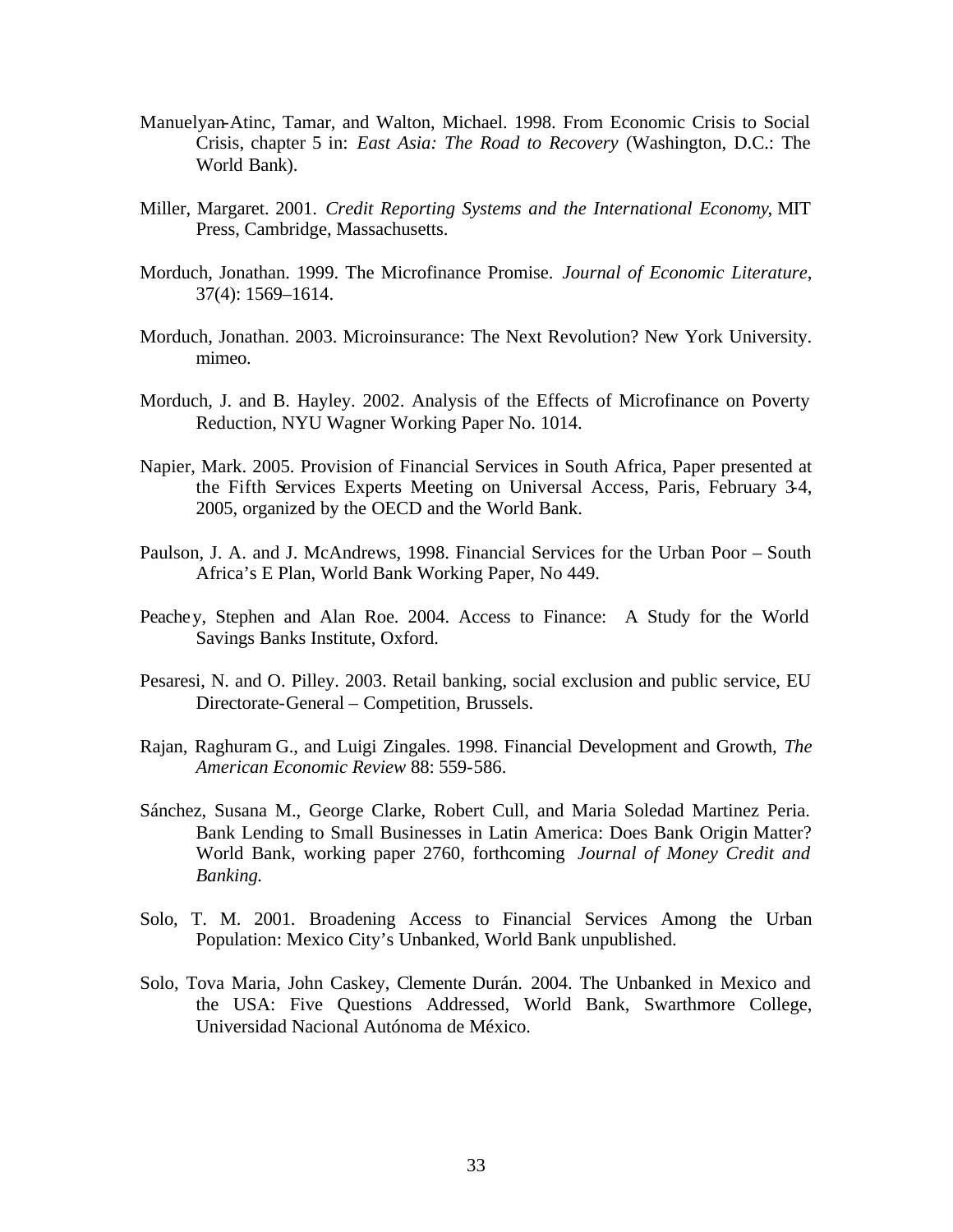- Van Greuning, Hennie, Joselito Gallardo, and Bikki Randhawa. 1999. A Framework for Regulating Microfinance Institutions, Policy Research Working Paper no. 2061, World Bank, Washington, D.C.
- World Bank. 2001. *Finance for Growth, Policy Choices in A Volatile World*, Oxford University Press and Washington, D.C.
- World Bank. 2005. Access to Financial Services in Brazil, A Study led by Anjali Kumar, Directions in Development, World Bank.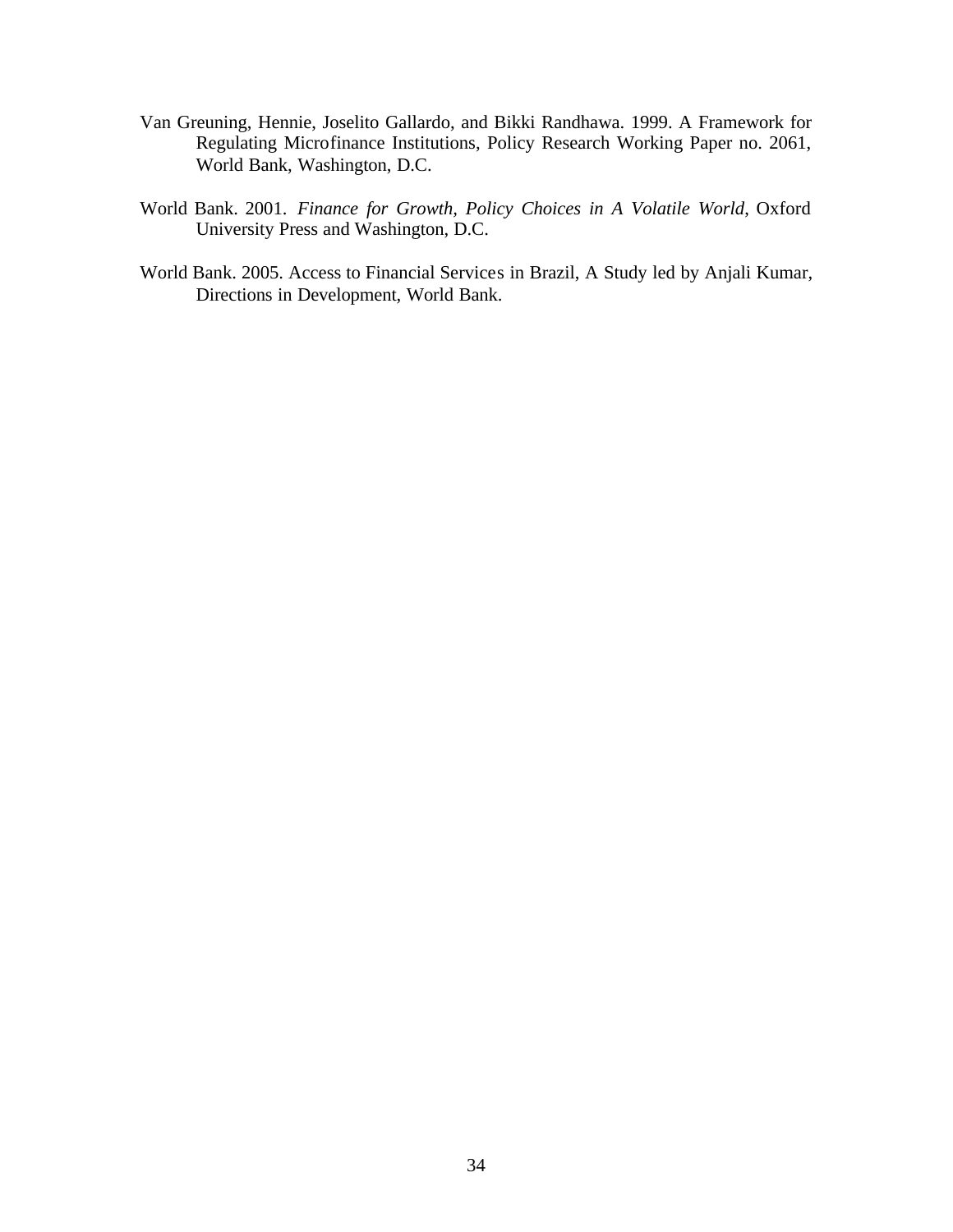# **Table 1: Share of households with access to a bank account or using financial services**

|                            |                 |             |                   |              | % ot            |            |               | % ot            |            |
|----------------------------|-----------------|-------------|-------------------|--------------|-----------------|------------|---------------|-----------------|------------|
|                            |                 |             |                   | $%$ of       | household       | $%$ of     | % of          | household       | $%$ of     |
|                            |                 |             |                   | household    | that used       | household  | household     | that used       | household  |
|                            |                 |             |                   | that saved   | formal          | that used  | that borrowed | formal          | that used  |
|                            |                 |             |                   | money in the | financial       | informal   | money in the  | financial       | informal   |
|                            |                 |             | Date of Number of |              | institutions to | finance to |               | institutions to | finance to |
|                            |                 |             |                   | past 12      |                 |            | past 12       |                 |            |
| Country                    | Source          |             | Survey households | months       | save            | save       | months        | borrow          | borrow     |
| Armenia                    | <b>LSMS</b>     | 1996        | 4920              | 17.13        | 8.86            | 0.203      |               |                 | 4.51       |
|                            | <b>LSMS</b>     | 2001        | 5400              |              |                 |            | 21.78         | 6.22            | 15.83      |
| Bosnia and Herzegovina     |                 |             |                   |              |                 |            |               |                 |            |
| <b>Bulgaria</b>            | <b>LSMS</b>     | 2001        | 2633              |              |                 |            | 5.43          | 5.43            |            |
| China (Hebei and Liaoning) | LSMS            | 1995 - 1997 | 787               | 82.47        | 41.93           | 13.34      | 28.08         | 5.21            | 24.65      |
| Côte d'Ivoire              | <b>LSMS</b>     | 1988        | 1600              | 88.13        | 24.81           |            | 23.81         | 3.19            | 21.06      |
| Ghana                      | <b>LSMS</b>     | 1998/99     | 5998              | 11.97        |                 |            | 39.08         | 3.27            | 32.03      |
| Guatemala                  | <b>LSMS</b>     | 2000        | 7276              | 18.13        | 17.77           | 0.38       | 31.75         | 23.47           | 7.42       |
| Guyana                     | <b>LSMS</b>     | 1992/93     | 1819              | 15.67        | 13.74           | 3.63       | 4.67          | 1.32            | 2.53       |
| Jamaica                    | <b>LSMS</b>     | 1997        | 2020              | 68.12        | 59.41           | 17.82      | 10.54         | 1.88            | 5.89       |
| Kyrgyz Republic            | <b>LSMS</b>     | 1998        | 2979              | 11.35        | 1.34            | 10.14      | 6.08          | 0.34            | 5.3        |
| Morocco                    | <b>LSMS</b>     | 1990-91     | 3323              | 15.53        |                 |            | 22.03         | 3.55            | 19.32      |
| Nepal                      | <b>LSMS</b>     | 1996        | 3373              |              |                 |            | 57.04         | 12.93           | 49.96      |
| Nicaragua                  | <b>LSMS</b>     | 1998-99     | 4209              | 6.53         | 4.73            | 0.19       | 22.52         | 7.58            | 7.75       |
| Pakistan                   | <b>LSMS</b>     | 1991        | 4800              | 23.58        | 12.21           | 14.52      | 30.31         | 1.1             | 29.42      |
| Panama                     | <b>LSMS</b>     | 1997        | 4945              |              |                 |            | 1.52          | 0.83            | 0.79       |
| Peru                       | <b>LSMS</b>     | 1994        | 3623              | 25.23        |                 |            | 16.64         | 2.07            | 14.52      |
| Romania                    | <b>LSMS</b>     | 1994-95     | 24560             | 94.28        | 22.53           | 1.36       | 15.88         | 6               | 11.41      |
| South Africa               | <b>LSMS</b>     | 1993        | 9000              |              |                 |            | 44.76         | 4.94            | 42.58      |
| Viet Nam                   | <b>LSMS</b>     | 1997-98     | 6002              | 89.85        | 8.7             | 12.81      | 49.1          | 26.12           | 30.44      |
|                            |                 |             |                   |              |                 |            |               |                 |            |
| Brazil (11 urban areas)    | <b>SAFS</b>     | 2002        | 2000              |              | 42.7            | 45.45      |               |                 |            |
| Colombia (Bogota city)     |                 |             |                   |              | 41.2            |            |               |                 |            |
| India                      | <b>AIDIS</b>    | 1991        | 57031             |              |                 |            | 26.9          | 11.8            | 19         |
| India (UP and AP)          | <b>RFAS</b>     | 2003        | 6000              |              | 47.5            |            |               |                 |            |
| Mexico (Mexico city)       |                 |             |                   |              | 25              |            |               |                 |            |
| Botswana                   | <b>FINSCOPE</b> | 2003        | 530               |              | 46.98           | 25.66      |               | 11.70           | 29.06      |
| Lesotho                    | <b>FINSCOPE</b> | 2003        | 534               |              | 17.04           | 11.05      |               |                 | 5.99       |
| Namibia                    | <b>FINSCOPE</b> | 2003        | 810               |              | 28.40           | 0.86       |               | 5.31            | 15.19      |
| Swaziland                  | <b>FINSCOPE</b> | 2003        | 604               |              | 35.26           | 19.54      |               | 4.14            | 16.06      |
|                            |                 |             |                   |              |                 |            |               |                 |            |
| South Africa               | <b>FINSCOPE</b> | 2004        | 2988              |              | 46              |            |               |                 |            |
| Kenya                      | Estimate        |             |                   |              | 10.00           |            |               |                 |            |
| Tanzania                   | Estimate        |             |                   |              | 5.00            |            |               |                 |            |
| Uganda                     | Estimate        |             |                   |              | < 5             |            |               |                 |            |
|                            |                 |             |                   |              |                 |            |               |                 |            |
| <b>United States</b>       | <b>SCF</b>      | 2001        | 4449              |              | 90.9            |            | 75.1          |                 |            |
| Denmark                    |                 |             |                   |              | 99.1            |            |               |                 |            |
| Netherlands                |                 |             |                   |              | 98.9            |            |               |                 |            |
| Sweden                     |                 |             |                   |              | 98              |            |               |                 |            |
| Finland                    |                 |             |                   |              | 96.7            |            |               |                 |            |
| Germany                    |                 |             |                   |              | 96.5            |            |               |                 |            |
| France                     |                 |             |                   |              | 96.3            |            |               |                 |            |
| Luxembourg                 |                 |             |                   |              | 94.1            |            |               |                 |            |
| Belgium                    |                 |             |                   |              | 92.7            |            |               |                 |            |
| Spain                      |                 |             |                   |              | 91.6            |            |               |                 |            |
| UK                         |                 |             |                   |              | 87.7            |            |               |                 |            |
| Portugal                   |                 |             |                   |              | 81.6            |            |               |                 |            |
| Austria                    |                 |             |                   |              | 81.4            |            |               |                 |            |
| Ireland                    |                 |             |                   |              | 79.6            |            |               |                 |            |
| Greece                     |                 |             |                   |              | 78.9            |            |               |                 |            |
| Italy                      |                 |             |                   |              | 70.4            |            |               |                 |            |
|                            |                 |             |                   |              |                 |            |               |                 |            |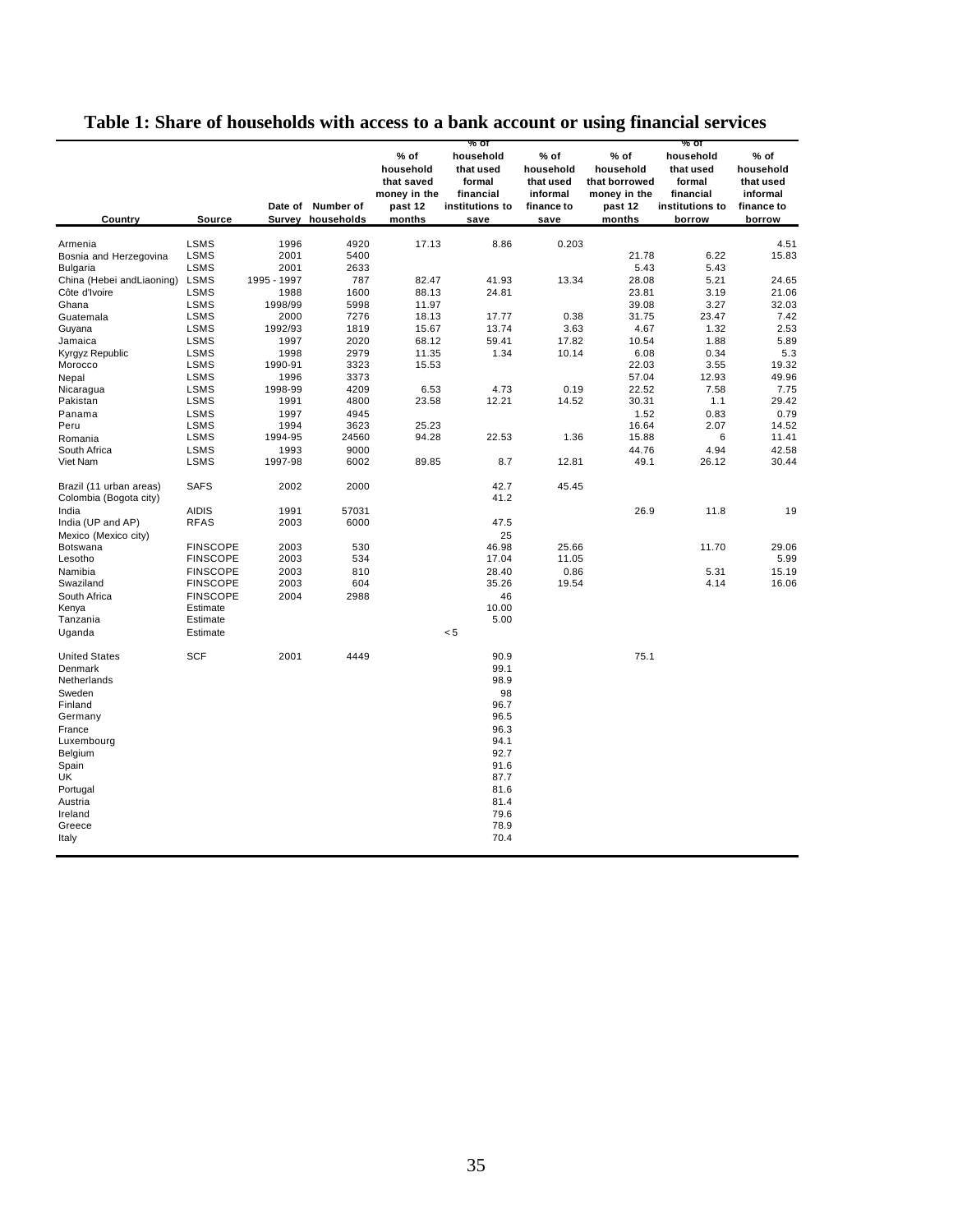|  |  | Table 2: What (Other) Savings and Deposit Facilities are Being Used? |  |
|--|--|----------------------------------------------------------------------|--|
|  |  |                                                                      |  |

| <b>Distribution of Deposits</b> | <b>Brazil</b>                          | <b>India</b>                                 | <b>Colombia</b> | <b>Mexico</b> |
|---------------------------------|----------------------------------------|----------------------------------------------|-----------------|---------------|
| <b>Banks</b>                    | 95%<br>$(54\%$ private;<br>41% public) | 90%<br>(30% Rural Regional<br><b>Banks</b> ) | 85%             | 96%           |
| <b>Cooperatives</b>             | $0\%$                                  | 7%                                           | 14%             |               |
| <b>Post Office</b>              | n.a.                                   | 2%                                           |                 |               |
| <b>Family/Friends</b>           | 4%                                     | n.a.                                         |                 |               |
| <b>Others</b>                   | 1%                                     | 1%                                           | $1\%$           | 4%            |

Source: Kumar et al. 2004

## **Table 3: Why Don't the Unbanked Use Banks?**

|                                                      | $USA*$ | <b>Mexico</b> | <b>Colombia</b> | <b>Brazil</b> | <i>India</i> |
|------------------------------------------------------|--------|---------------|-----------------|---------------|--------------|
| <b>Demand limitations: no need/no savings</b>        | 53%    | 7%            | 16%             | n.a.          | 75%          |
| No awareness                                         |        |               |                 |               | <b>18%</b>   |
| "Supply limitations: Bank barriers/                  |        |               |                 |               |              |
| (eg. high costs minimum balances;<br>documentations) | 45%    | <b>70%</b>    | <b>78%</b>      | 42%           | n.a.         |
| <b>"Perceptions of Service/Safety/Mistrust:</b>      | 18%    | 16%           | 3%              | 25%           |              |
| <b>Lack of documentation</b>                         | 10%    | 3%            |                 |               |              |
| <b>Privacy</b>                                       | 22%    | 2%            |                 |               |              |
| <b>Inconvenience –Location and hours</b>             | 10%    | 2%            |                 |               |              |
| "Other Reasons                                       |        |               | 3%              | 33%           |              |

Source: Kumar et al. 2004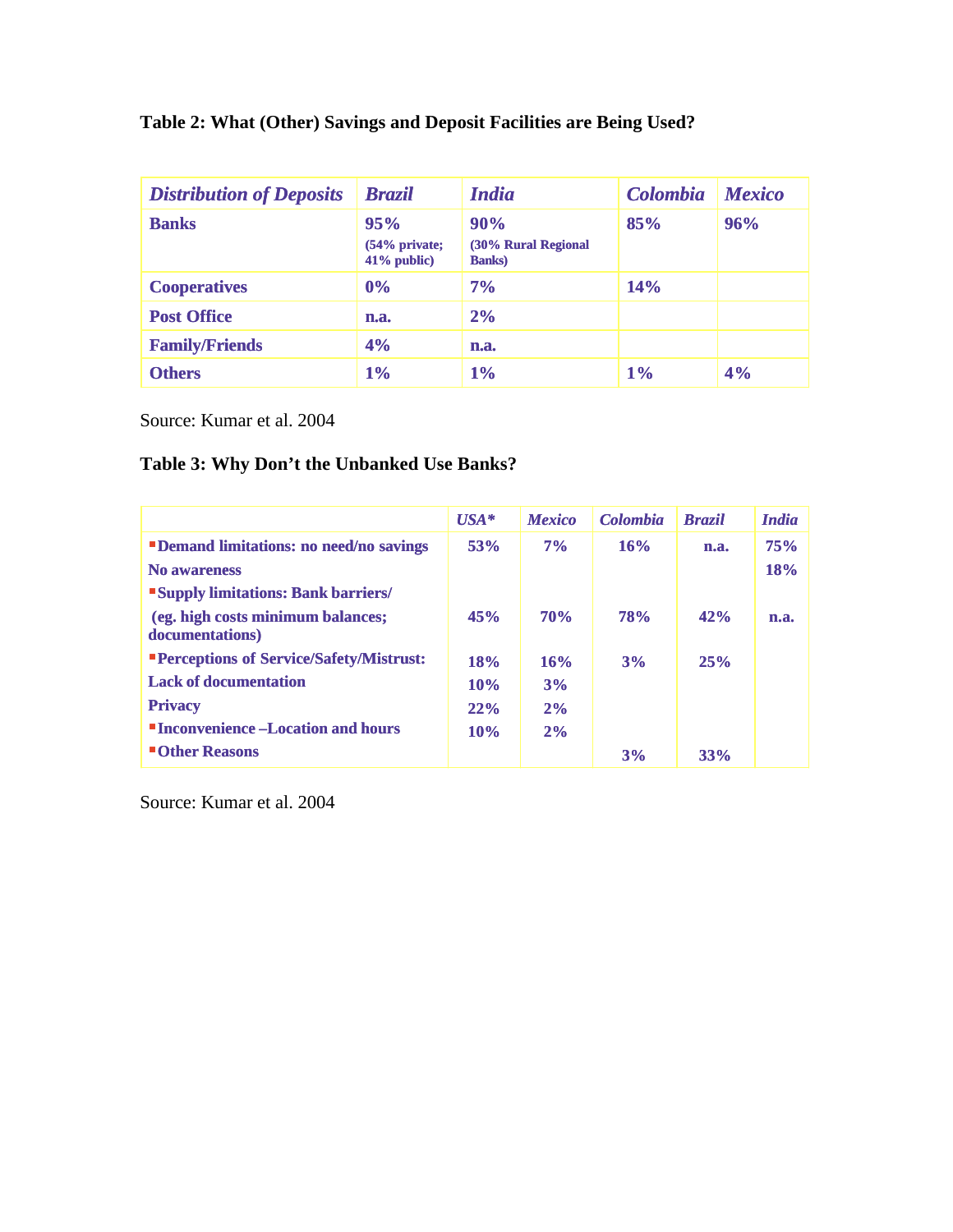### **Table 4: Who Are the Unbanked? USA and Mexico**

| Similarities                         |      |
|--------------------------------------|------|
| Lower income groups                  |      |
| Below median income                  |      |
| <b>USA</b>                           | 79%  |
| Mexico                               | 90%  |
| Less educated                        |      |
| Less than high school                |      |
| USA                                  | 56%  |
| Mexico                               | 51%  |
| Marginalized in socio-economic terms |      |
| Mexico (informal sector)             | 60%  |
| USA (Latino and Afro American)       | 90%  |
| <b>Differences</b>                   |      |
| Percentage of Unbanked               |      |
| Mexico (Mexico City)                 | 75%  |
| <b>USA</b>                           | 9.1% |
| Home Ownership of Unbanked           |      |
| Mexico (own home in Mexico City)     | 63%  |
| USA                                  | 7.8% |
|                                      |      |

Source: Solo et al. 2004